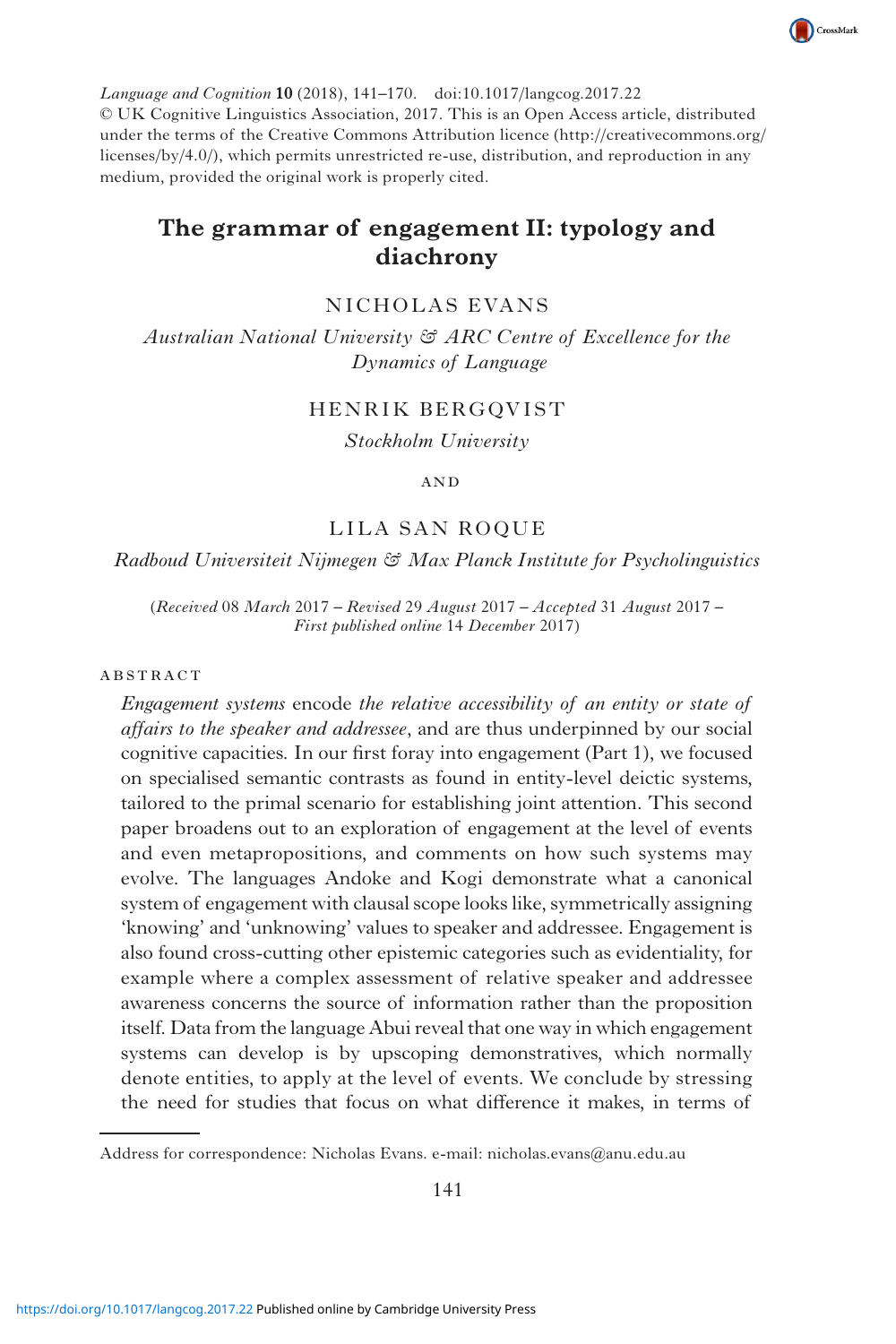communicative behaviour, for intersubjective coordination to be managed by engagement systems as opposed to other, non-grammaticalised means.

keywords: engagement, accessibility, epistemic, evidential, perspective, intersubjectivity.

Bien des notions en linguistique … apparaîtront sous un jour différent si on les rétablit dans le cadre du discours, qui est la langue en tant qu'assumée par l'homme qui parle, et dans la condition d'intersubjectivité, qui seule rend possible la communication linquistique.

(Benveniste, 1966, p. 266)

# **1. Introduction**

Engagement refers to *a grammatical system for encoding the relative accessibility of an entity or state of affairs to the speaker and addressee*. While many linguistic elements can be deployed to express intersubjective meanings of this kind (e.g., asserting that I know something and you don't), the possibility that grammatical systems can be built around such values – themselves fundamental to social cognition – has barely been explored and remains an open question. In Part I we introduced the notion of engagement with an initial example from Andoke, where a four-way auxiliary choice, which is a core part of the grammar and has clause-level scope, encodes the speaker's assumptions about the accessibility of the represented proposition to speaker and/or hearer across all four logical permutations (speaker only, hearer only, both, or neither). From there we passed to a discussion of the broader question of intersubjectivity in language – not necessarily grammaticalised – and then back to the 'primal scene' of attentional coordination as it is played out through the use of deictics to coordinate attention to objects. We placed special emphasis on systems like Turkish or Jahai, in which attentional coordination appears to be the primary function of at least one demonstrative.

In this second part of the paper, we return to systems where the scope is the proposition or clause rather than the entity or NP. We also broaden our typological base to show that systems of engagement with clausal scope are found in several geographical hotspots – particularly the Colombian Andes and Western Amazonia, and several parts of New Guinea. In §2 we examine two systems from South America, Kogi and Kakataibo, which resemble Andoke in taking the event as a whole, rather than an individual object, as the level at which grammaticalised engagement coordinates mutual attention. In §3, we examine how engagement can interact with other knowledge-related categories, for example, by taking not just the proposition itself but the evidence for it within its scope. Having worked our way upwards in terms of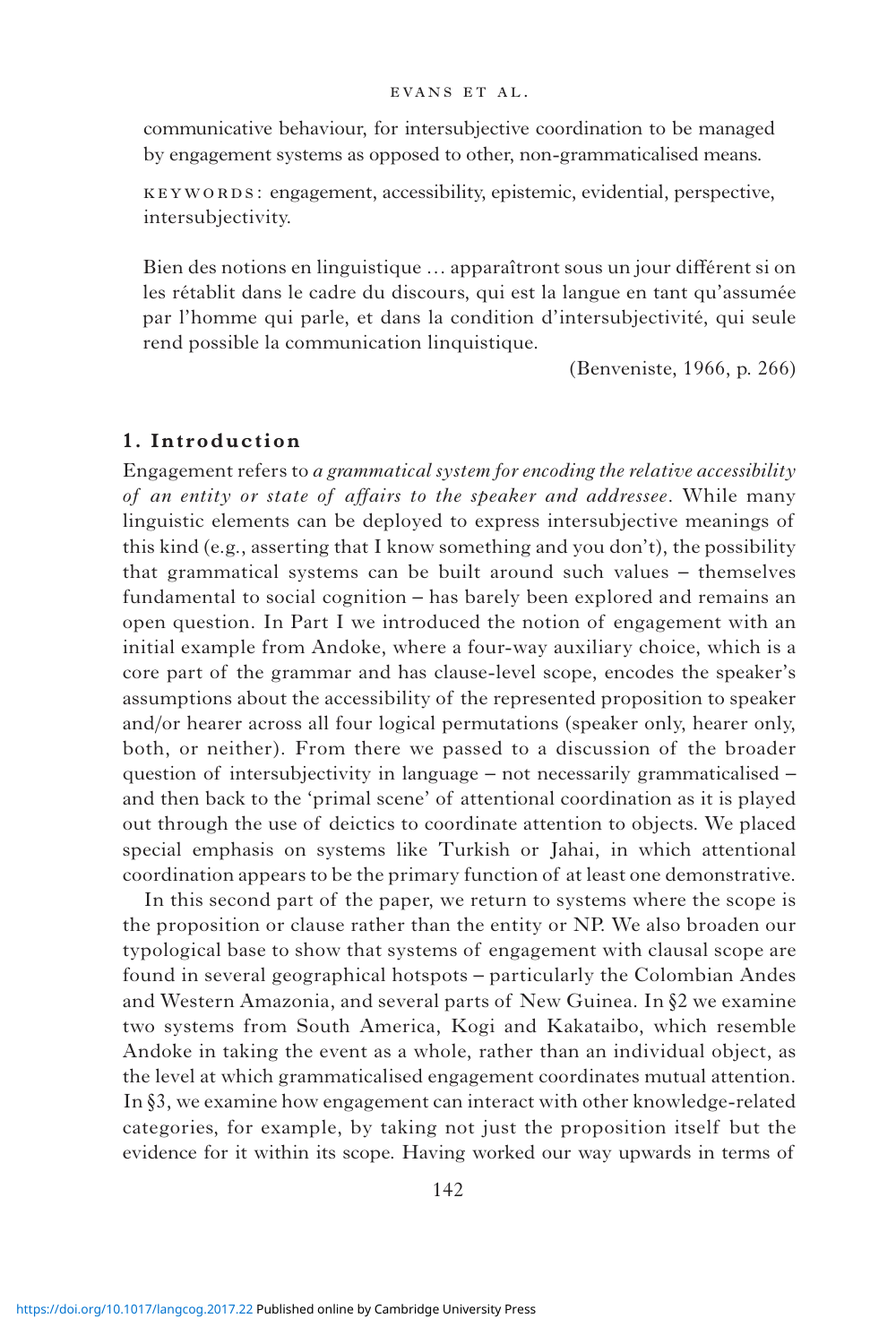scope levels, from demonstratives (entities) through basic propositions (states of affairs) to meta-propositions (certain evidentials), we show the interconnections between them in §4, by examining a language (Abui) which has coerced the rich set of speaker- vs. addressee-based contrasts in its demonstrative system into use at different grammatical levels (interclausal marker, clause-final marker); in the process it has developed a set of engagement markers from more basic deictic contrasts. We conclude in §5 by drawing together the threads of these various systems, suggesting some directions in which a more comprehensive typology of engagement can be developed in future research.

# **2. Engagement and states of affairs**

We have already introduced one example of a language of Colombia, Andoke, with grammatical marking indicating the presumed degree of speaker and/or addressee knowledge or attention (broadly, accessibility) regarding an event, drawing on the seminal study by Landaburu (2007). We now examine in detail two further languages where engagement has scope over clauses / states of affairs. In §2.1, we turn to Kogi, an unrelated Colombian language, which organises the four-way choice of engagement values into two sets of two, defined by a contrast between speaker-perspective and addressee-perspective. In §2.2 we look at Kakataibo, which also clearly manifests contrasts between speaker-focused and addressee-focused evidence, but in a way that is structurally less neat than either Andoke or Kogi.

### 2.1. epistemic marking in Kogi

Kogi (Arwako-Chibchan) has a tightly structured, paradigmatic set of epistemic markers, prefixed to an auxiliary verb, whose function is to signal the speaker's assumptions regarding epistemic (a)symmetries between the speech participants with respect to an event (see Bergqvist, 2011, 2016). 'Symmetry' denotes a situation where speech participants have shared access to an event, whereas 'asymmetry' indicates that access is exclusive to one party. Accessibility is subject to epistemic authority, which may reside with the speaker, or the addressee (see directly below). The set of epistemic markers consists of five prefixes:  $na-$ ,  $ni-$ ,  $sha-$ ,  $shi-$ , and  $ska(n)-$ <sup>1</sup>

*Na-* and *ni-* both signal that the epistemic authority rests with the speaker. *Na-* denotes the speaker's exclusive access to an event, while *ni-* denotes shared access between the speaker and the addressee. Consider the examples in (1):

<sup>[1]</sup> While  $ska(n)$ - forms part of the set of epistemic prefixes for both paradigmatic and functional reasons, it will be left out of the present account in order to allow for a clearer focus on the speaker/addressee-authority contrast found with *na-/ni-/sha-/shi-*.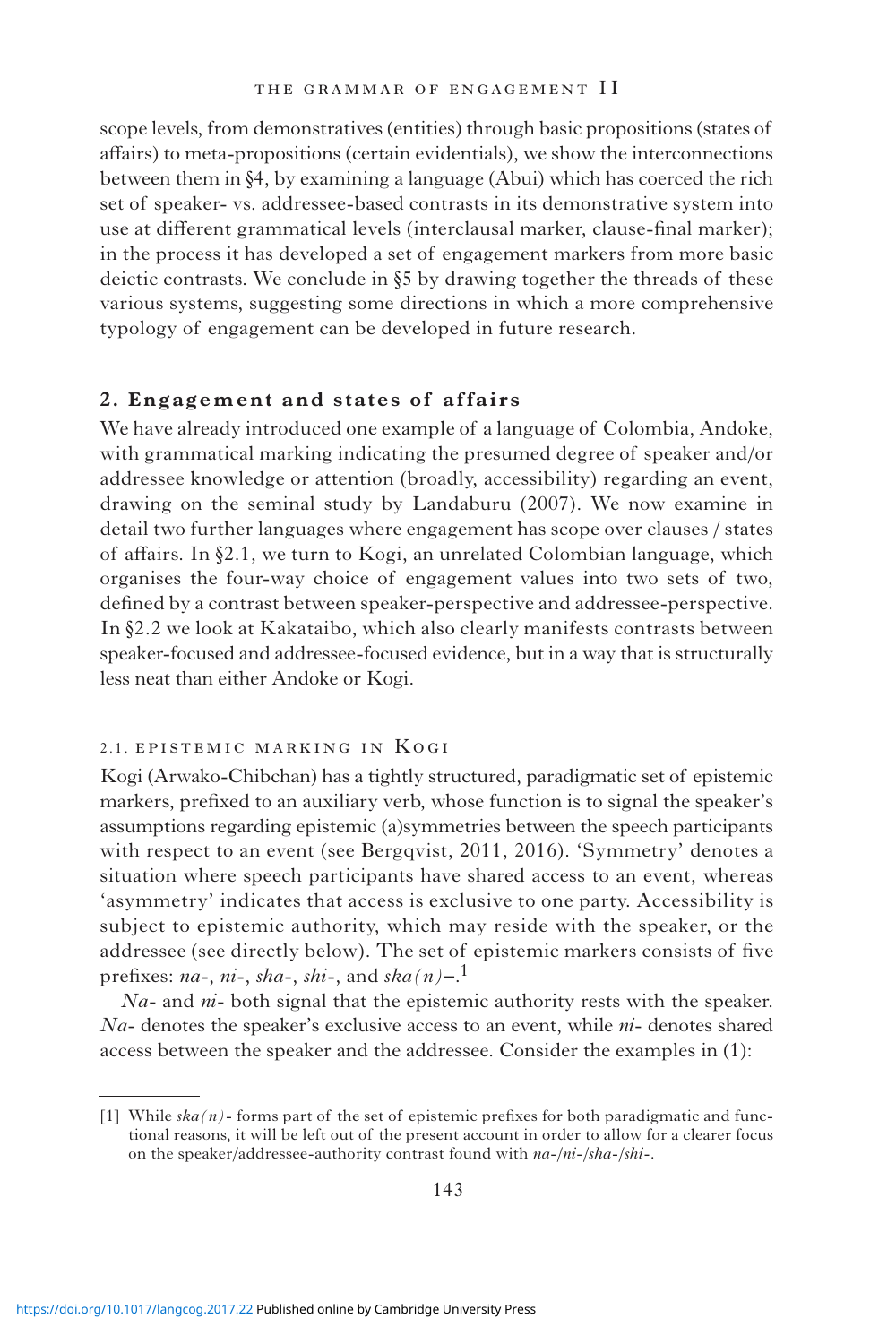(1) a. *kwisa-té na-nuk-kú* dance-IMPF SPKR.ASYM-be.LOC-1sG 'I am/was dancing.' {I am informing you} (JM\_130613) b. *kwisa-té ni-nuk-kú* dance-IMPF SPKR.SYM-be.LOC-1SG 'I am/was dancing.' {as you know / are aware} (BUN\_090824)

The verb form *nanukkú* in (1a) is appropriate in a situation where the speaker claims epistemic authority (in this case related to performing the action in question) without assuming that the addressee is aware of or knows the event referred to. For example, it could be uttered in a situation where the addressee has just asked the speaker what they are doing in another room. Access in (1a) is thus asymmetrical. The form *ninukkú,* on the other hand, is appropriate when the speaker claims epistemic authority while at the same time assuming that the addressee already knows, or is aware of, the event. Thus (1b) could be uttered in a situation where the speaker is asked to do something else and replies that they can't do this right now because of their current activity, namely dancing. Access is in this case presented as symmetrical.

The forms, *shi-* and *sha-,* in contrast, pass the epistemic authority to the addressee. *Sha-* denotes the addressee's exclusive access (2a), while *shi*denotes shared access between the addressee and the speaker (2b):

|                             | (2) a. nas hanchibé sha-kwisa=tuk- $(k)$ u           |
|-----------------------------|------------------------------------------------------|
|                             | 1sG.IND good ADR.ASYM-dance=be.LOC-1sG               |
|                             | 'I am dancing well.' {don't you think?} (BUN_090824) |
| b. $k\nu$ isa-té shi-ba-lox |                                                      |
|                             | dance-IMPF $ADR.ASYM-2SG-be.LOC$                     |
|                             | 'You are/were dancing.' {right?} (BUN_090824)        |
|                             |                                                      |

As would be expected from 'territory of knowledge' considerations, vesting of the epistemic authority with the addressee frequently correlates with second person subject markers, as shown in (2b), but the distribution of the addresseeauthority forms *sha-* and *shi-* is by no means restricted by the person of the subject, as shown in (2a) where the event concerns the actions of the speaker. Example (2a) could be uttered in a situation where someone learning how to dance seeks an evaluation from the instructor. By uttering the sentence in (2a), the speaker indicates that they think they are dancing well, but leaves it up to the addressee to agree or disagree. Example (2b) could be uttered in a situation where the speaker comments on the obvious activity of the addressee, but invites agreement from the addressee, who is offered the ultimate authority for the assertion. The paradigm of forms is shown in Table 1.

There is a functional overlap between the notions of speaker- vs. addresseeauthority and of sentence-type. While *na-/ni* clearly occur in declarative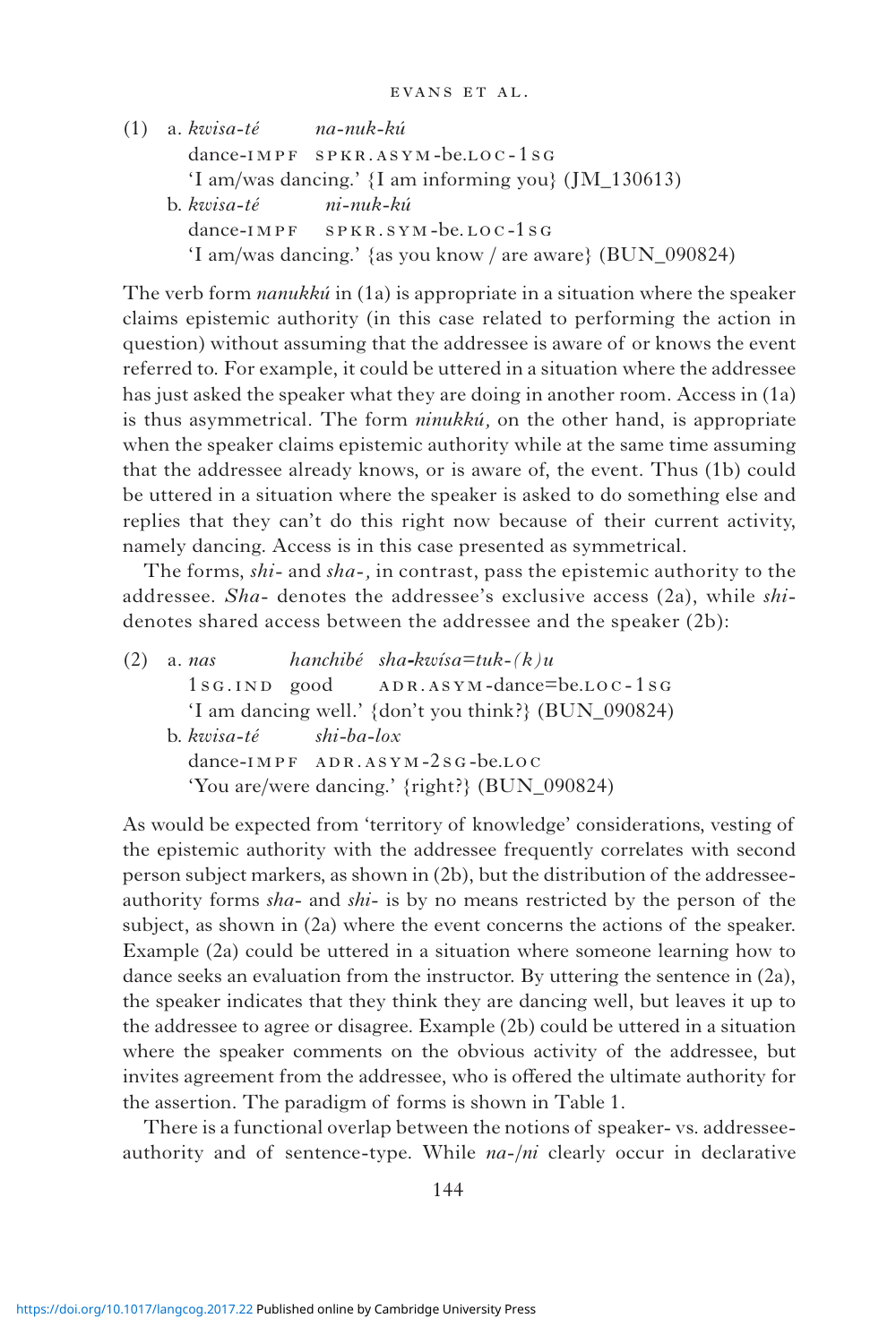|                         | Speaker-authority | Addressee-authority        |
|-------------------------|-------------------|----------------------------|
| Asymmetric<br>Symmetric | $na-$<br>$n-1$    | $sha-$<br>$\overline{shi}$ |
| Non-Speech Participant  |                   | $ska(n)$ -                 |

table 1. *Meaning dimensions of epistemic marking prefixes in Kogi (after Bergqvist, 2016)*

clauses, the addressee-authority forms *shi-* and *sha-* might appear *prima facie* to be interrogative markers, as is suggested by the paraphrases in curly brackets (i.e., *don't you think? / right?*). However, there are both grammatical and distributional reasons to analyse these as occurring in declarative clauses as well.

First, interrogative constructions can be formed without *sha-/shi-*, for example with a content interrogative (3a) or the interrogative marker *-é* (3b):

(3) a. *sakí mi-k-zéi-shi*2 what  $20$ -DAT-feel-PTCP 'How are you?' (DAM\_090819) b. *néi ma-gu-ngu-é* go 2sg-do-pst-int 'Did you go?' (DAM\_090820)

Second, the interrogative marker *-e* and the engagement prefix *sha-* are in complementary distribution (4): it is ungrammatical to combine the *shi-/sha*prefixes with the interrogative *-e.* The semantic difference between -*e* and *sha-* is suggested by the translation of example (4) where 'thinking about something' (e.g., what to eat, or where to go) differs from 'having an opinion about something' (cf. (2a) above). The key difference in meaning is whether the speaker expresses his/her assumptions regarding the addressee's thoughts and opinions, or not. In (4a), the speaker avoids making such assumptions by using *-e.* In (4b), on the other hand, the speaker assumes that the addressee has an opinion/thought about something and signals, at the same time, that the addressee has epistemic authority concerning what this opinion consists of. Given an otherwise identical construction, this difference in meaning must be attributed to the semantics of the individual forms, which in the case of *sha-* aligns with its proposed exclusive meaning (asymmetry).

(4) a. *sakí hangwa-ba-lóx-e* what  $\text{think-}2\text{ sG-PROG-INT}$ 'What are you thinking about?'

<sup>[2]</sup> The *shi-*suffix that is glossed PRTC (participle) is not related to the epistemic prefix *shi-*.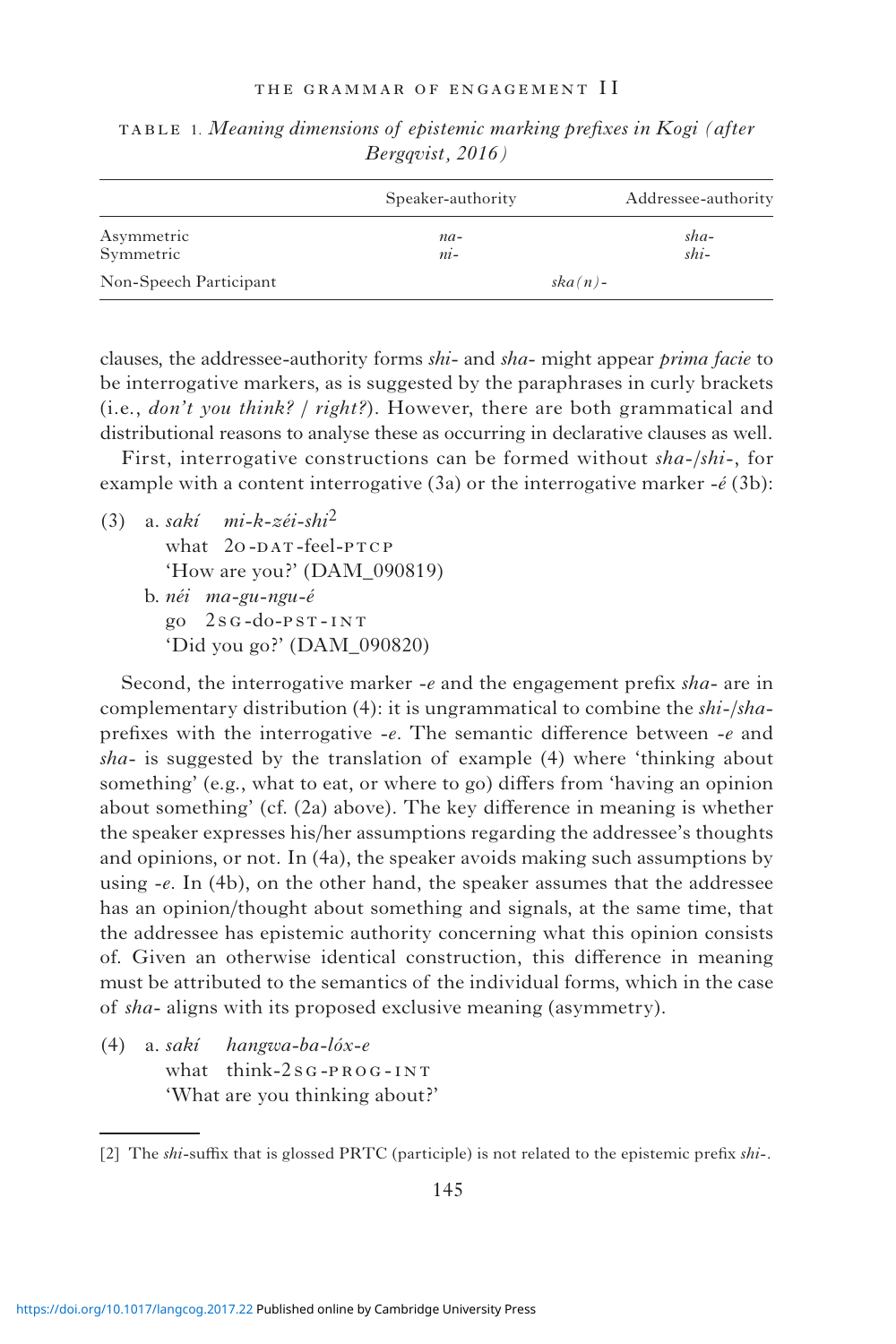b. *sakí sha-hangwa-ba-lóx* what  $ADR.ASYM-think-2SG-PROG$  'What do you think (about something)?' (BUN\_090826)

The presence of the speaker's assertion in the *shi-/sha-* forms is also apparent from their use in narratives. Depending on the specific setting for a narrative, an addressee-oriented stance may be adopted by marking monologic stretches of speech with either *shi-* or *sha-.* Consider the extract in (5), taken from a first person account of what life was like in the region of the Sierra Nevada de Santa Marta before the colonisers came and claimed much of the Kogi's traditional lands.

(5) *hate-kwe-ha~ Ø-izhi-hĩ dzaldzí-chi hixa aró hixa* father-pl-agt 3sg-bring-prtc non.indigenous-abl nor rice nor *aka-té Ø-to-a-kí hei-ni zeldázã* eat-prog 3sg-see-perf-neg this-loc food 'The elders were not bringing (food) from the outsiders; not rice, nor had they seen eating (of this kind), only traditional food.'  $[\ldots]$  *hei-kí hei-kí shi-tu-lo-ku-ã* this-FOC this-FOC ADR.SYM-see-PROG-1SG-PERF 'This, this is what I saw.' (JM\_130613)

The use of *shi-* in the final utterance of a longer stretch of speech serves to invite the (potentially) overlapping points of view of the speaker's peers, who are present during the performance of the narrative. Notably, in other parts of the narrative, *sha-* is used interchangeably with *shi-* (see Bergqvist, 2016). Comparable narratives that are told to foreigners, or persons unfamiliar with the Kogi way of life, do not feature the *shi-/sha-*forms. Instead, they usually feature the *na-/ni*forms, which, as stated, focus on the epistemic authority of the speaker.

While Kogi epistemic prefixes are frequent in discourse, they are not obligatory. Their grammatical status is also restricted in that the *na-/ni-/sha-/ shi-*forms are mainly found in auxiliary constructions where they attach to the auxiliary head. Non-auxiliary (synthetic) verb phrases cannot directly take the epistemic prefixes. A way around this restriction is available, however, by using periphrastic auxiliaries (6):

(6) *nas kwisa-nuk-ku-gé na-kla* 1sg.ind dance-prog-1sg-hab spkr.asym-be '(Can't you see) I am dancing!' (ARR\_120520)

*Nakla* is arguably not part of the verbal core, which is limited to the synthetic verb phrase (*kwisanukkugé*)*.* Exactly what the functional and/or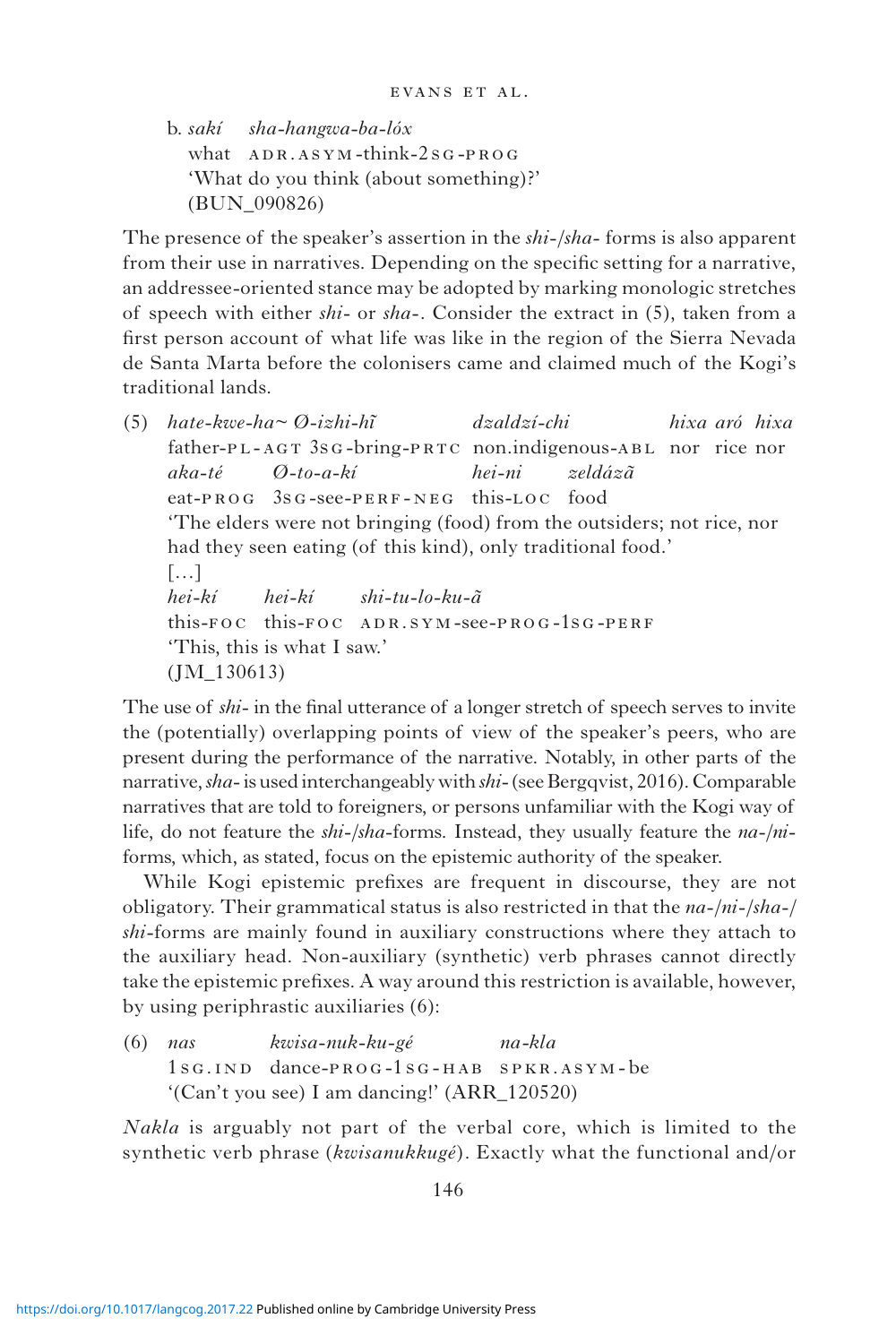semantic difference between examples (1a) and (6) consists of remains to be explained.

The semantic scope of the prefixes includes tense, aspect, mood, and polarity. An example of how epistemic asymmetry scopes over modality is in (7a, b). In these examples the impossibility of sleeping is modified by the *ni-/na-* contrast, which target differences in epistemic symmetry:

(7) a. *kaba-gasã ni-ba-kú* sleep-neg.pot spkr.sym-2sg-do '(Now) you can't sleep anymore.' (e.g., because it's morning) b. *kaba-gasã na-ba-kú* sleep-neg.pot spkr.asym-2sg-do 'You can't sleep anymore.' (e.g., because I say so, or for reasons unknown to you) (ARR\_120520)

Pragmatic interpretation effects that cannot be attributed to the encoded meaning of the forms, but which may result from their combination with certain contextual cues, include temporal displacement and attitudinal shades of meaning, such as 'familiarity' and 'affection'. These are both forms which interact with time reference (see Bergqvist, 2011, 2016).

Given the non-obligatory status of the discussed forms, what motivates the use of *ni-/na-/shi-/sha-* and when are they omitted? While the pragmatic considerations relevant to predicting the use of these prefixes have not yet been exhaustively explored, there are some initial indications. An important determinant of the (a)symmetry marker's distribution is purely interactional: if there is an opposing claim to the one held by the speaker, then this may be contradicted by asserting (asymmetric) epistemic authority (cf. *I do like the Eagles' first album!*). Conversely, the speaker may be forced to defer authority to the addressee in order to be able to talk about certain topics at all, such as the opinions of the addressee. Drawing on a model for stance-taking that aligns the speaker's evaluation/ positioning of an event with the addressee's evaluation/positioning of the same event (Du Bois, 2007), we see that the notion of epistemic asymmetry in Kogi is most likely to be used when an event has direct relevance for the speaker and/or the addressee. This pertains especially to events within the speech participant's presumed 'territory of information' (Kamio, 1997), including ones that involve family members, expert knowledge, and personal experience. In contrast, engagement prefixes will be omitted where the speaker judges an event as inconsequential to him/herself and the addressee, for example, events involving third persons that do not require an evaluation.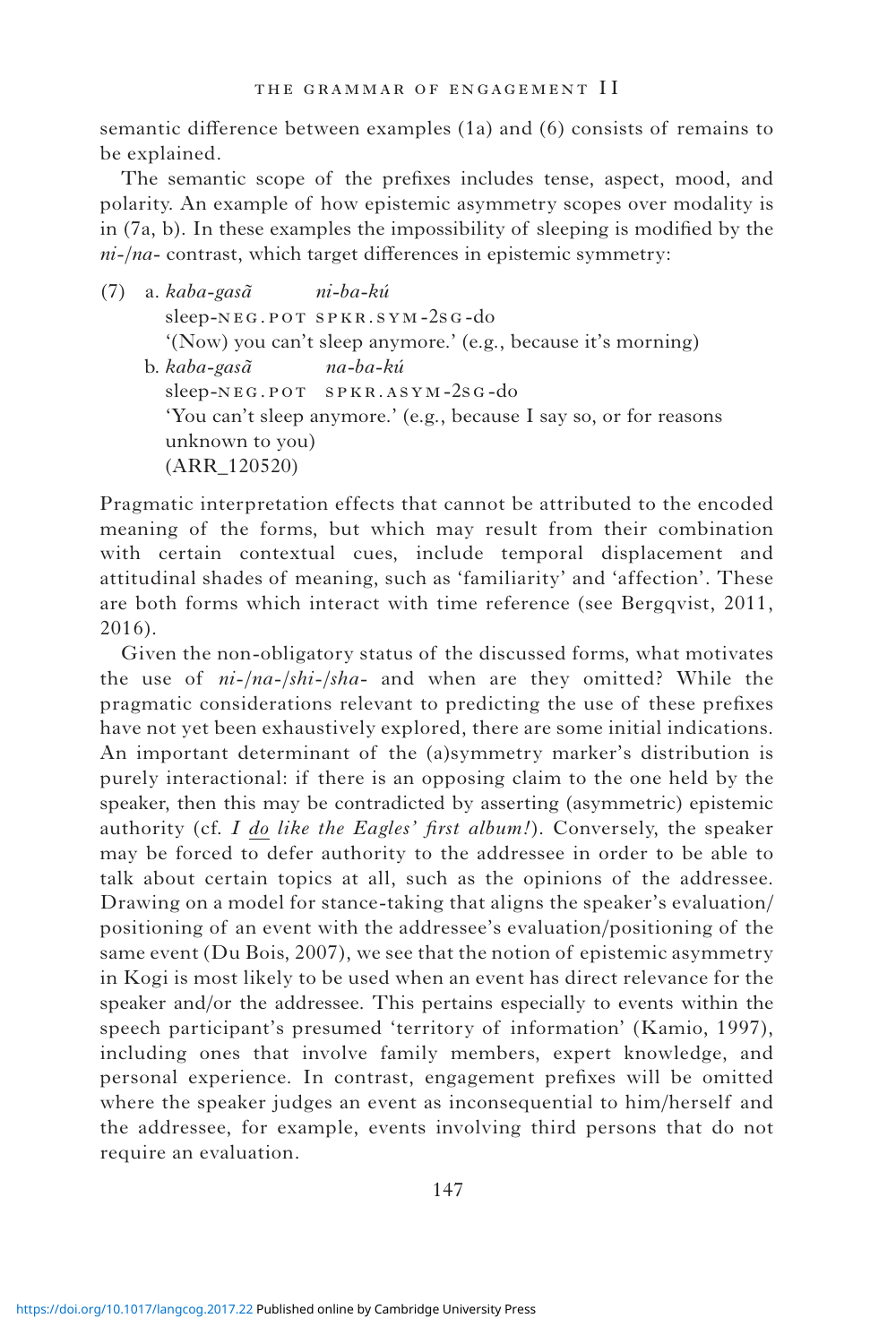### 2.2. speaker- vs. addressee-perspective in Kakataibo

While there is a solid tradition for the study of speaker's perspective (in modality and evidentiality systems, for instance), the cross-linguistic apparatus for the study of the encoding of the perspective of the addressee is currently being built.

(Zariquiey, 2015, p. 161)

Kakataibo is a Panoan language of Peru that is of special interest for the number of markers it devotes to encoding "the expectations of the speaker about the perspective of the addressee in relation to the information presented in an utterance" (Zariquiey, 2015, p. 143).<sup>3</sup> These markers are found both in the final affix slot on verbs, and in special slots at the end of clitic strings in clause-second position.

A primary category distinction that affects the set of addressee-sensitive grammatical choices in Kakataibo is the difference between narrative and conversational genres, reflecting differences in the differential accessibility of information between recounted events vs. the here-and-now.

In the narrative genre, verbal suffix morphology opposes -*a* 'unmarked' to *-ín* '(unexpectedly) proximal / accessible to the addressee'. The default is to use the unmarked form, since normally one talks about things not known to the addressee, but Zariquiey discusses some revealing cases where the narrative passes from information (correctly) assumed by the speaker not to be known to the addressee, to information with which the addressee is familiar. For example, in (8a) the speaker begins a text with clan information unknown to the addressee, and uses the unmarked suffix *-a*, but somewhat later in the text (8b) he passes to the mention of a particular man (the son of one of the three brothers referred to in (8a)). This man was a close friend of the addressee, triggering a shift to *-ín*. Note that, while the key addressee-accessible information is the NP *este Nicolás Aguilar* 'this Nicolás Aguilar', the addressee-proximity is marked on the head of the clause as a whole, namely the verb. This resembles the location of engagement marking in Andoke and Kogi that we discussed above.<sup>4</sup>

(8) a. *A kimisha uni i-akë-x-a tres hermanos* That three man.ABS be-REM.PST-3-UNM three brothers 'Those three men were three brothers.'

<sup>[3]</sup> For interesting discussion of another language, the Tibetic language Denjongke, see Yliniemi (2016). Denjongke possesses a special clitic,  $=\infty$ , which Yliniemi shows is used to indicate the preceding material is "particularly attention-worthy, … because it is unexpected, surprising, counter-expectational, newsworthy, important to know, a counter-claim, or the main point of a story or teaching" (p. 106).

<sup>[4]</sup> Though of course the use of Spanish *este* is also indexing addressee-familiarity, something that could be rendered in English through the use of 'your' in the alternative translation offered here. See also Manning (2001) for an equivalent method in Welsh.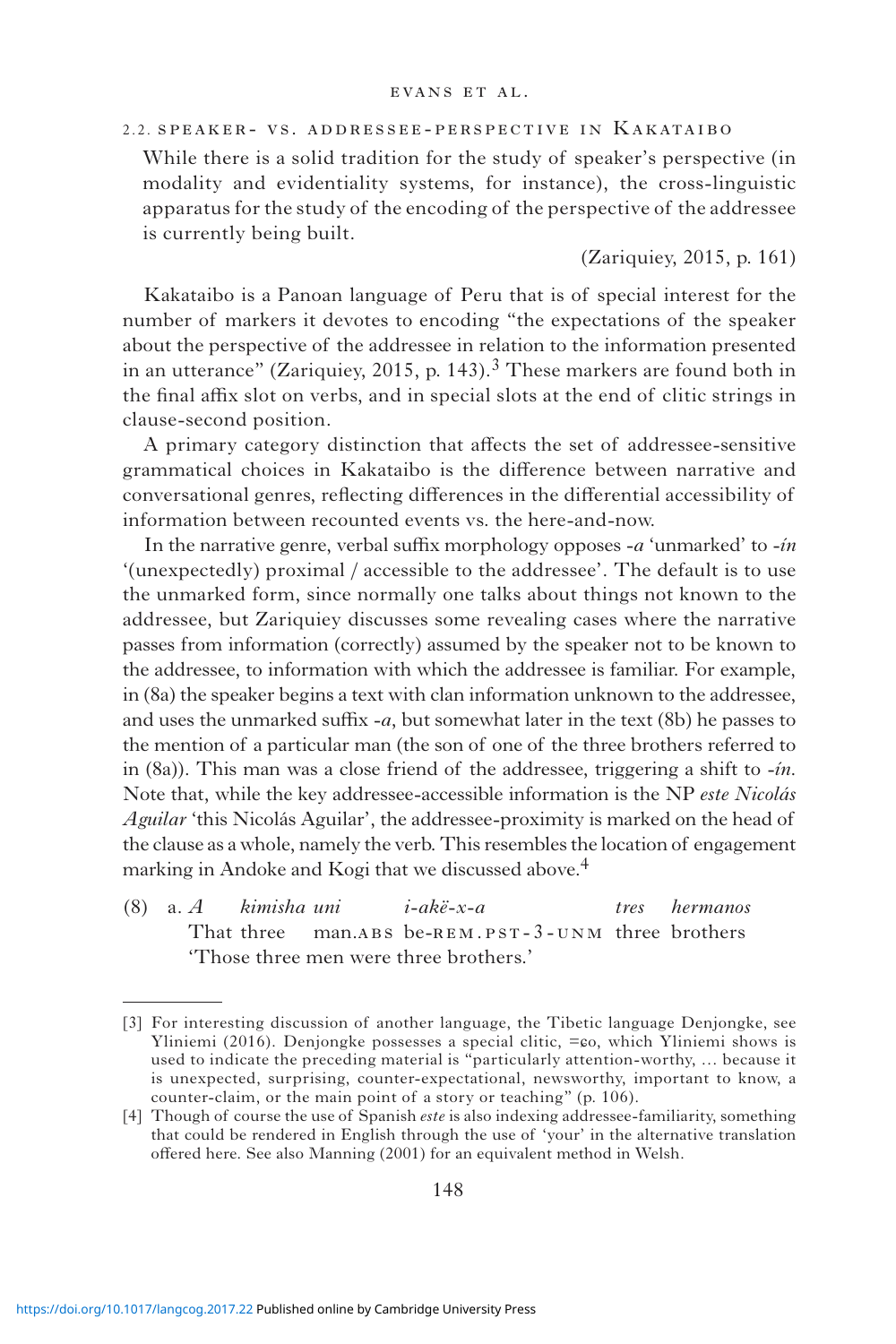#### the grammar of engagement II

b. *Este Nicolás Aguilar a-x i-akë-x-ín* This Nicolás Aguilar 3pl-s be-rem.pst-3pl-prox 'that (man) … His son was this Nicolás Aguilar' (perhaps better rendered in English as 'was your Nicolás Aguilar')

As well as *-ín*, there is what Zariquiey (2015, pp. 154–155) calls a special second person malefactive suffix *-ié*. 5 This is used when reporting an event that will impact negatively on the addressee, but only when "the event is assumed by the speaker to be non-proximal from the perspective of the addressee in the sense that the information is not perceptually accessible for him or her". An example:

(9) *Goliath=n kamënë´ mi=n* Goliath=erg nar.3pl.mir you=gen *kuriki mëkamat-ié:* money.ABS steal-3pl.2MAL.NON.PROX 'Goliath took your money.'

Within the conversational genre, addressee perspective is manifested in a different grammatical site – at the end of a string of second position clitics. As with *-ié:* but in opposition to *-ín*, the assumption of addressee ignorance attaches to these clitics, but in contradistinction to both cases there is a focus on the speaker's (cognitive integration of) knowledge: certainty, previously established, in the case of the 'certitudinal', and surprise in the case of the mirative. More specifically, the  $=p_a$  'certitudinal' clitic is used in recounting events which the addressee wasn't present to witness, while the *=pënë* 'mirative' "indicates that the addressee and the speaker have different perspectives or are in different places at the moment of the speech act" (Zariquiey, 2015, p. 158). For example, if the speaker discovers something about the addressee's son, and reports it, he would use one of two forms depending on the time of the discovery. He would use *pa* (in the sequence *riapa*) if he discovered it earlier and then went to tell the addressee it is true, but *pënë´* (in the sequence

- (i) *mázaska ki wakí-yuha* money DEF 1sg.AGT.3sg.BENA-keep 'I keep the money for her, and she doesn't know'
- (ii) *mázaska ki wéci-yuha* money DEF 1sg.agt.3sg.benb-keep 'I keep the money for her, and she knows it'

<sup>[5]</sup> Zariquiey uses the term 'accusatory', but we use the more standard cross-linguistic term 'second person malefactive'. Note in passing that there exist languages with pairs of distinct benefactive forms that can distinguish between whether the effect is known or not to the beneficiary (not necessarily second person, though). An example is Lakhota (Boas & Deloria, 1941): cf. the following pair of examples courtesy of the late Regina Pustet (p.c.), illustrating the difference between the two benefactive prefixes *wakí-* and *wéci-*: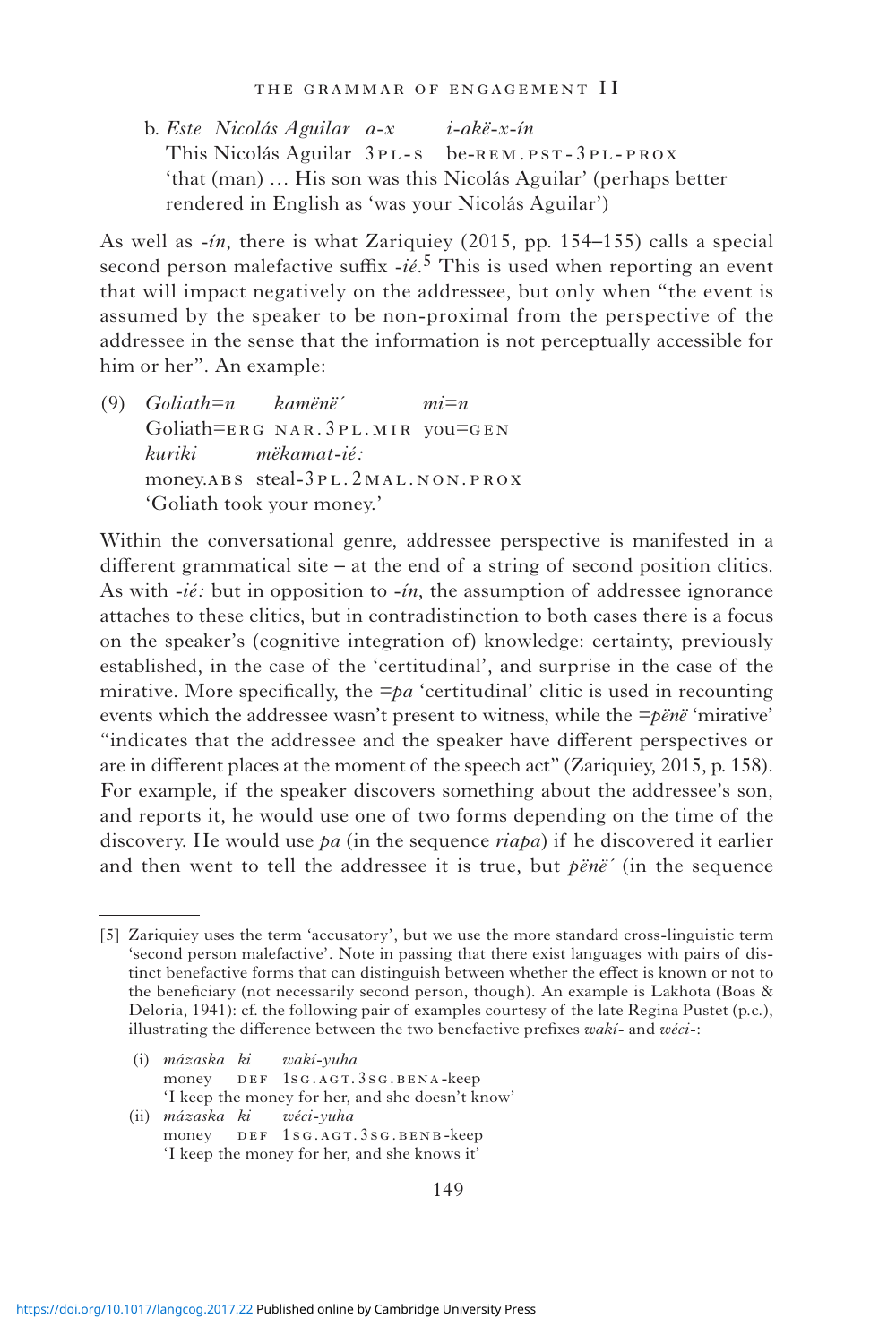*riapënë´*) if he is seeing it at the moment of reporting, but the addressee can't, e.g., because he is too far from where the event takes place.

While it is clear on the one hand that there are a number of categories in Kakataibo relevant to the monitoring of addressee's presumed knowledge or access to information, the organisation of the grammar differs from Andoke or Kogi in not presenting a single organised paradigm detached from other categories. There are different grammatical strategies depending on whether the genre is narrative or conversational, leading to different locations for the addressee-oriented marker (verbal suffix vs. second position clitic). The encoding of presumed addressee non-knowledge gets melded in with second person malefactive in the case of *-ié:*, and within the conversational genre it is mixed up with degrees of speaker integration and ratification of knowledge. Finally, there are differences in whether the relevant markers emphasise accessibility to the addressee (*-ín*), against the presumed background of inaccessibility in narratives, or inaccessibility (*=pa* and *=pënë*), against the background of presumed accessibility in face to face interaction.

# **3. Engagement, evidence, and other epistemic categories**

In the preceding section we have focused on the expression of accessibility and knowledge as either present or absent across speech act participants, with this mental directedness portrayed as either particular to speaker or hearer, or shared between them. However, we cannot stop there, as additional qualities of knowledge (for example, source and certainty) may also be incorporated with engagement-type values. Here we discuss some examples of how the more classic knowledge-related category of evidentiality, and to some extent those of epistemic modality and mirativity, can combine with the grammaticalised marking of engagement. In certain cases we can view these systems as *metapropositional* operators, where attention is coordinated not necessarily towards an event itself, but rather to the evidence for it. This represents a similar shift in level as that from entity (typically, the province of demonstratives in the noun phrase) to state of affairs (typically, the province of verbal operators in the clause), as discussed previously.

Evidentiality is conservatively defined as 'grammaticised information source' (Aikhenvald, 2004). Typically, evidential morphemes specify the kind of evidence that an assertion is based on, for example, whether the event was seen to happen, or is being reported from hearsay. More rarely, evidentials may take scope over a referent (e.g., stating that an entity is known about through hearsay) rather than a state of affairs (see, e.g., Aikhenvald, 2015; Gutiérrez & Matthewson, 2012; Hanks, 1990; Jacques & Lahaussois, 2014; San Roque, 2008).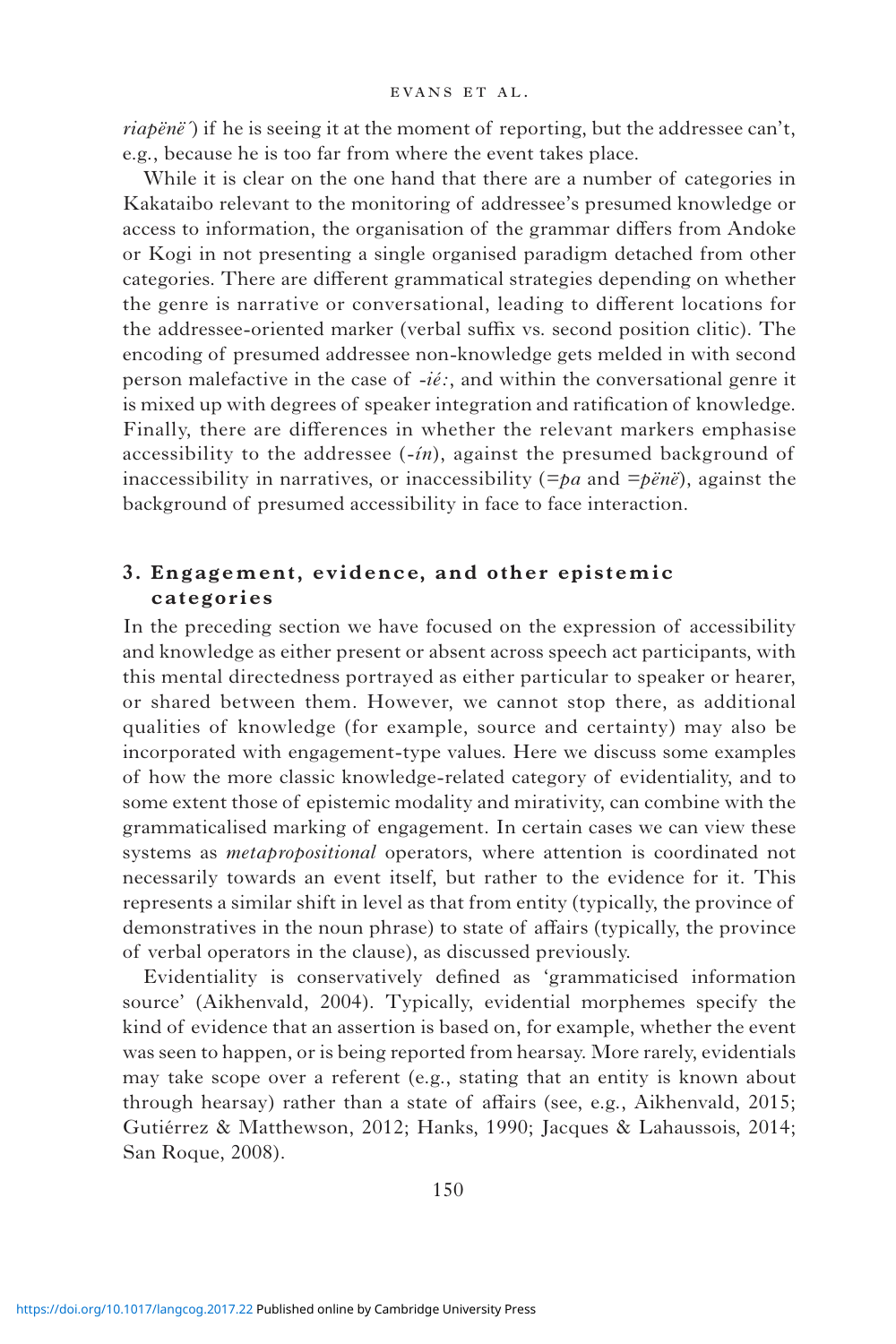For some constructions in a language that marks an event like 'peccaries crossed the path here' with a perceptual evidential, there is a metapropositional operator, representing the epistemic commitment of perception, which takes the basic proposition in its scope. Exactly how this epistemic commitment is best represented for individual morphemes and languages is an interesting problem – at one extreme (e.g., Fleck, 2007; Speas, 2004) are analyses that treat the epistemic commitment as a (fully tensed) proposition with an identifiable perceiver-argument (I saw that …), at the other extreme (see, e.g., San Roque, 2015) are underspecified representations that do not anchor the information source to any particular deictic centre (e.g., 'through visual evidence'). For present purposes, our main goal is to show that these metapropositions of evidence can themselves be modulated according to the same categories of engagement that apply to propositions.

Studies of evidentiality have usually focused on the speaker as an experiencer of evidence, and it certainly seems to be the case that evidential markers tend to be used to express the speaker's perspective. As a general rule, we make claims about our *own* evidence for the things we say. However, it has long been known that evidential morphology can also represent nonspeaker perspectives. For example, questions typically take the evidential perspective of the addressee (Aikhenvald, 2004; San Roque, Floyd, & Norcliffe, 2017), while third person narratives may be at least partly told from the evidential perspective of a central protagonist (see examples in Brugman & Macaulay, 2015). Certain languages appear to have taken this ability to represent the evidence of others a step further, and encode not one but two evidential perspectives simultaneously: that of both the speaker and the hearer. While such systems have been described (or at least sketched) for several different languages, our understanding of them is still in its infancy, and, with some exceptions, little material is available on how such distinctions are operationalised in discourse. We limit ourselves here to outlining a few of the known contrasts, looking first at several languages that appear to make specific claims about the nature of an addressee's evidence.

Several languages of New Guinea, including Foe (Rule, 1977), Wola (Sillitoe, 2010), and Pole (Rule, 1977), are described as encoding whether an information source is shared between speaker and hearer, or exclusive to one of them (see also San Roque & Loughnane, 2012a, 2012b). Foe (Rule, 1977) has a rich evidential system in independent clauses that distinguishes up to five information source categories (participatory, visual, non-visual sensory, inferred, assumed) across four tenses (present, near past, far past, future), three moods (indicative, customary, abilitative) and two sentence types (declarative and interrogative). These evidentials reflect a single perspective, typically that of the speaker in statements and the addressee in questions.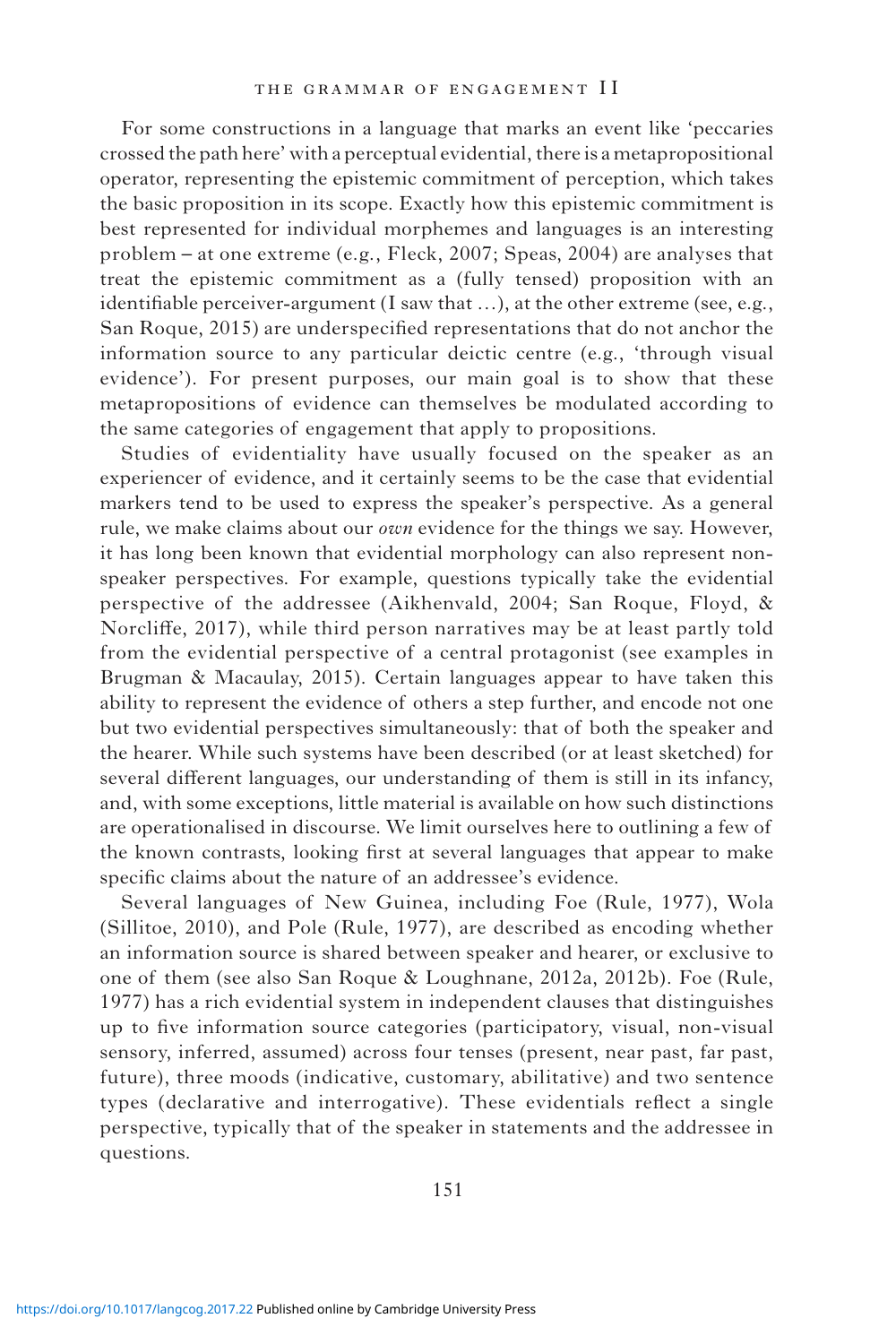However, in nominalised clauses, an additional distinction is introduced into the participatory/visual evidential paradigm: whether or not the *addressee* witnessed the event or situation in question. Thus, Rule (1977, p. 97) describes a set of nominalisers used for a "fact known to speaker but unseen by person spoken to" as opposed to events "seen by both speaker and person spoken to" (see Table 2). Nominalisers also have special forms to indicate non-visual sensory and inferred evidence, but for these suffixes the addressee's (presumed) perspective is not specified.

Examples of the contrastive far past nominalisers *-ira* and *-bo'owa* (as used in the formation of a relative clause) are shown in  $(10a)$  and  $(10b)$ , respectively. While Rule does not provide details of context, we can assume that in (10a) only the speaker witnessed or was otherwise involved in the killing of the men long ago, whereas in (10b), both speaker and addressee saw the pig being killed:

|  |  | $(10)$ a. amena gahaye hii-ira |                                                            |       | bi hüyoga-bi'ae |
|--|--|--------------------------------|------------------------------------------------------------|-------|-----------------|
|  |  |                                | ?men previously hit/strike-FP.KTS.NMZ ?here bury-FP.PTCY   |       |                 |
|  |  |                                | 'The men who were killed a long time ago, we buried here.' |       |                 |
|  |  |                                | (Rule, 1977, p. 97, gloss added)                           |       |                 |
|  |  | b. nami davi hii-bo'owa        |                                                            | to'ae |                 |
|  |  |                                | pig 2.days.away hit/strike-FP.SSA.NMZ ?this                |       |                 |
|  |  |                                | This is the pig which was killed two days ago.'            |       |                 |
|  |  |                                | (Rule, 1977, p. 97, gloss added)                           |       |                 |

The Engan language Pole uses a special marker on main verbs when referring to past events that both the speaker and addressee saw (Rule, 1977). Another Engan language, Wola, has a more complex system of evidential contrasts in independent clauses. According to Sillitoe's (2010) analysis, in the near and far past tenses Wola contrasts five kinds of speaker/addressee evidence:

- i. both speaker and hearer witness [or participate in]<sup>6</sup>
- ii. either speaker or hearer witnesses [or participates in]
- iii. hearer did not witness but heard of previously
- iv. speaker did not witness
- v. neither speaker nor hearer witness

<sup>[6]</sup> From Sillitoe's (2010) discussion it appears that 'witnessing' refers to either participation and/or observation, that is, potentially covering both participatory (egophoric) and visual evidence. From paradigms provided by Sillitoe and information on related languages (e.g., Madden, n.d.; H. Reithofer p.c.), it appears that verb forms encoding mutual knowledge (that is, categories (i) and (iii) are compositional, at least diachronically, with a morpheme that specifies addressee knowledge ('you know this too!') being added following an inflection that specifies individual evidence (typically understood as that of the speaker in such contexts). However, more data are needed to gain a fuller understanding of this fascinating aspect of Wola and of other Angal language varieties, as well as of their evidential systems as a whole (see also Reithofer, 2011; Tipton, 1982).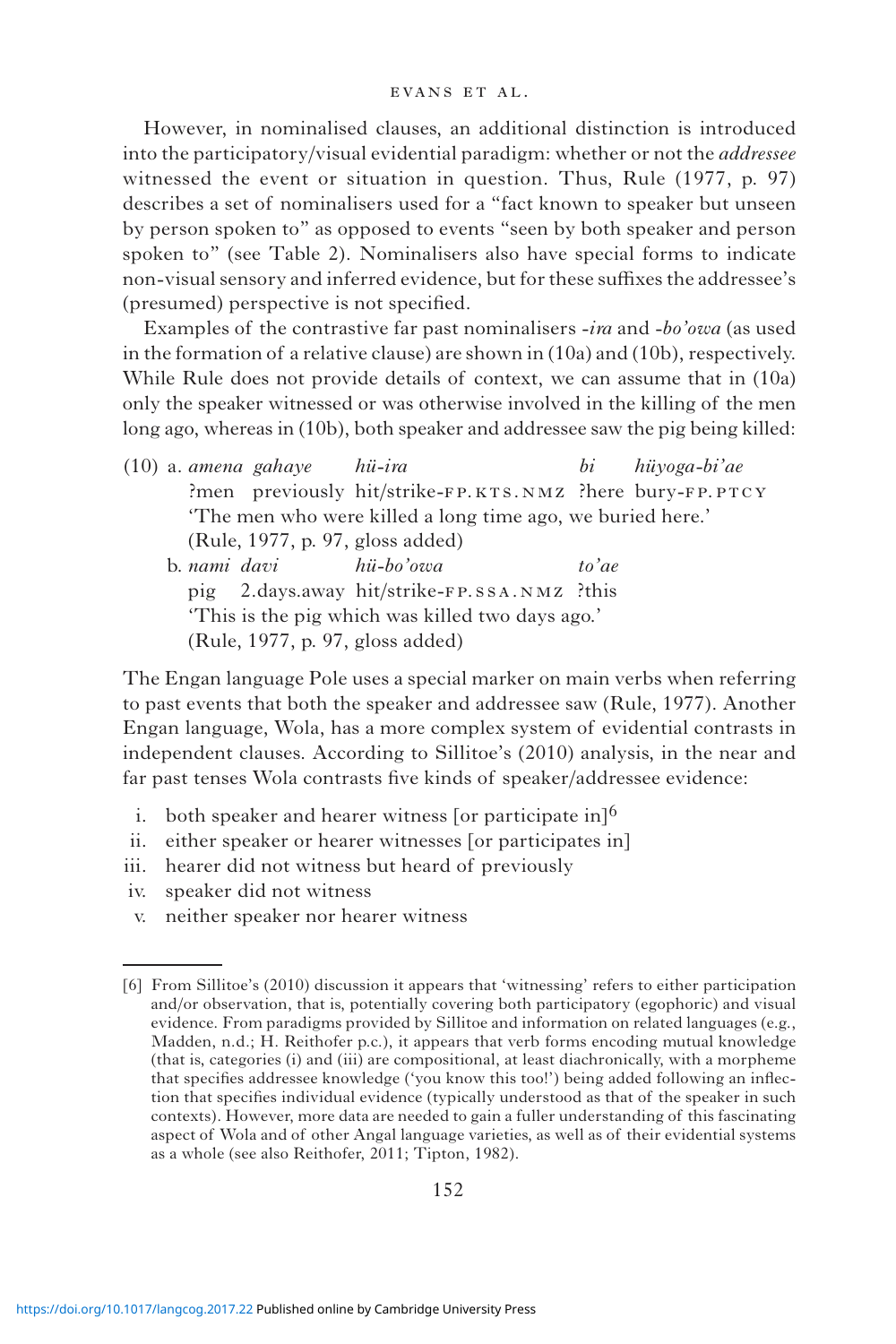#### the grammar of engagement II

|                                       | Present  | Near past | Far past  | Future  |
|---------------------------------------|----------|-----------|-----------|---------|
| Known to speaker, unseen by addressee | -bora    | $-ra$     | $-1ra$    | -'abora |
| Seen by both speaker and addressee    | $-b$ oba | $-ba'a$   | $-bo'ova$ | (none)  |

table 2. *Selected evidential nominalisers in Foe (from Rule, 1977, p. 97)a*

[a] Note the recurrent formal opposition between *-ra* in the first row and *-bo/ba* in the second. It is tempting to relate the *-ba* formative to the distal demonstrative free word *ba* in Foe; a *-ba* formative also occurs in other nominalisations, namely those making statements determined on grounds of present evidence. The corresponding proximal demonstrative is *-to* (Rule 1977, p. 19), and the only way to relate this to *-ra* would be by means of some change like *-to* > *-ro* > *-ra*.

Sillitoe (2010) outlines how persuasion in Wola society is only regarded as effective if the status of propositions can be epistemically upgraded, through conversation and praxis, from the 'witnessed by speaker' to the 'witnessed by speaker and addressee' categories. Understanding how this epistemic distribution interacts with evidentials, he argues, is crucial for development workers in countries like Papua New Guinea: only by understanding the operation of grammatical markers of who knows what can they establish plausibility and trust in the message they wish to convey:

[I]n parts of the Papua New Guinea highlands where the authority of the nation-state is weak to non-existent … participation (featuring *bisumindis* 'we do, both parties witness' knowledge) will be necessary if development initiatives are to have any hope. Agencies will have not only to involve people but also to demonstrate the effectiveness of their views and proposals. People will not heed what others direct as best unless they can 'see' – i.e. think or know – that it will work for them. They are suspicious of experts (with, at best, their *biso*, 's/he did, speaker only witnessed', knowledge) given a propensity to question the necessary validity of others' experience and only fully to trust in their own, paying heed to what they 'see' themselves. (Sillitoe, 2010, p. 26)

In the evidential systems found in the New Guinea Highlands, markers that indicate awareness of the addressee's *visual* experience, or lack of it, thus appear to be especially prominent. This suggests the comparative ease of assessing whether or not an addressee was an eyewitness of some event, as opposed to more 'hidden' mental processes such as inference and assumption (see also San Roque et al., 2017). The Papuan language Duna (which neighbours the Engan language family) shows a spin on this tendency by including an inflection (*-noko ~ -naoko*) that does not make a definitive claim about the addressee's visual experience, but suggests that he or she *could* have seen something that the speaker already knows about. An example is shown in (11). The (hypothetical) context is that Speaker A has asked B if they went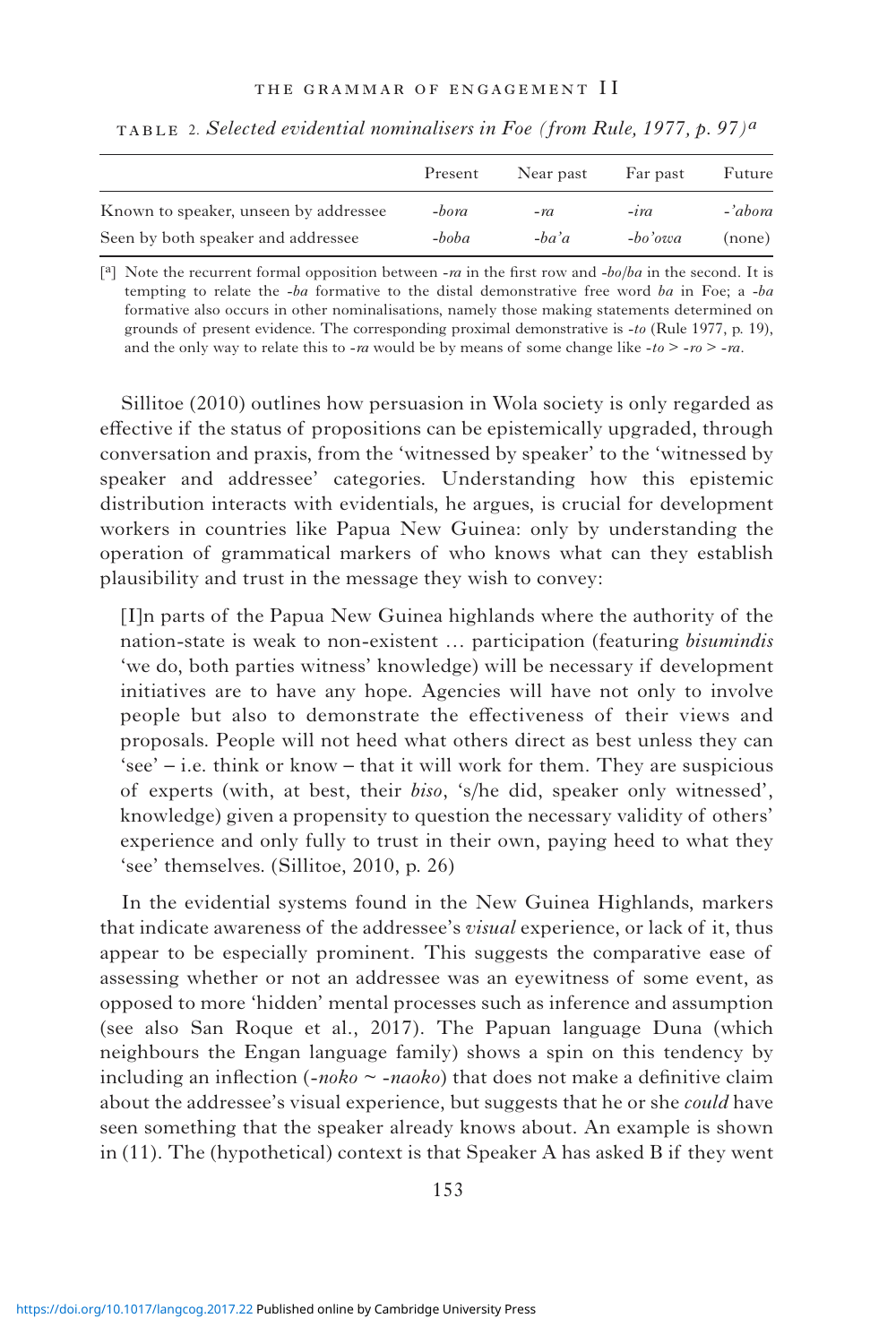to the market, and B has said they did, in company with another person (Mary). Speaker A finds this surprising, as she saw Mary but not Speaker B. Speaker B asserts that nevertheless they were there in plain view.

(11) A: *ko no na-ke-ya, Mari no ke-o.* 2sg 1sg neg-see-neg psn 1sg see-pfv 'You I didn't see, Mary I saw.' B: *neya=nia, no ngo-***naoko***.* not=assert 1sg go-pot.obs 'No, I went (you could have seen me).'

Utterances marked with this inflection are often functionally interpreted as questions concerning what the addressee has seen (San Roque, 2008). In (12) this implicit question ('did you see?') is made explicit. In this hypothetical context, the speaker is relatively certain that the addressee would have walked past the burned school building in order to reach the place where they are now talking.

(12) *skul-anda khira-***noko***, ke-o=pe.*  $school$ - $ENCL$  burn-pot.obs  $see$ - $PFV=Q$ 'The school burned, did you see it?'

In some instances the Duna 'potential observation' inflection thus appears to instruct the addressee to reflect on and perhaps to talk about their visual experience (see also San Roque, 2015). It may be that this is one of the important pragmatic functions of addressee-oriented visual evidentials more generally.

Outside of New Guinea, evidential systems that include a contrast between exclusive speaker knowledge as opposed to inclusive, shared knowledge have been briefly described for several languages of South America, such as Jaqaru (Hardman, 1986) and Southern Nambikuara (Kroeker, 2001). For example, according to existing analyses Southern Nambikuara distinguishes between 'individual' (speaker-based) and 'collective' (speaker + hearer-based) observation, using the suffix *-na*<sup>2</sup> in the first case and *-ti*<sup>2</sup>*tu*<sup>3</sup> in the second (subject to different tense distinctions). Compare: *wa3kon3na2la2* 'He worked today (I saw it, but you didn't)' (Kroeker, 2001, p. 63) vs.  $wa^3kon^3tait^2ti^2tu^3wa^2$  'He worked (we both saw it)' (Lowe, 1999, p. 276). More recently, a related contrast has been discussed for the Tibeto-Burman language Kurtöp (Hyslop, 2014).

The evidential markers discussed so far are described as encoding a specific kind of information source (e.g., direct observation) that (the speaker claims) an addressee has for an event. Contrasts relevant to engagement can also be embedded within what have been analysed as evidential systems in other ways, without identifying the exact nature of the address's evidence. For example, according to Willett (1991, pp. 162–165), evidentials of Southeastern Tepehuan mark (i) the information source of the speaker and, in the reported category only, (ii) whether (the speaker claims that) the proposition is old or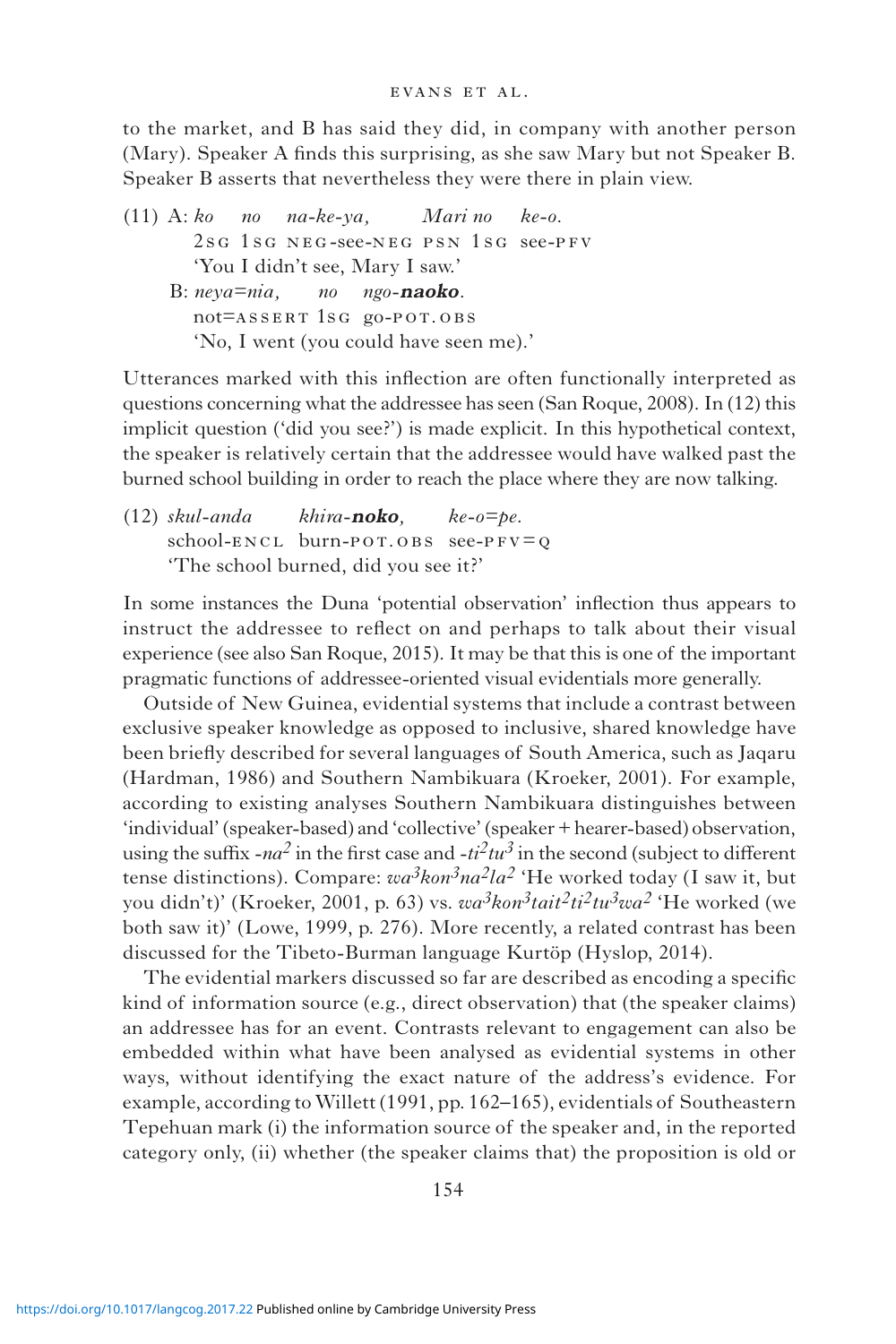new knowledge for the addressee. The particle *sap* is used for "reported evidence previously unknown to the hearer" (13), whereas *sac* is used for reported evidence where "the speaker reminds the hearer of information he already knows the hearer is aware of" (14). Willett notes that *sac* is much less frequent than *sap* in both conversation and folklore narratives, suggesting that it may be a situationally and pragmatically marked choice.

- (13) *Oidya-'-ap gu-m tat. Jimi-a'* **sap** *para* go.with-fut-2sg art-2sg father, go-fut reu to *Vódamtam cavuimuc.* Mezquital tomorrow '(You should) accompany your father. He says he's going to Mezquital tomorrow.' (Willett, 1991, example (465)) (14) *Va-jɨ́ pir gu-m bí na-p* **sac** *tu-jugui-a'.*
- rlz -get.cold art-2sg food sub-2sg rek exp-eat-fut 'Your food is already cold. (You said) you were going to eat.' (Willett, 1991, example (471))

An important thing to note in the Tepehuan case is that, whereas the epistemic channel by which the speaker gained their knowledge is explicitly identified as reported, that of the addressee is unspecified. In this respect, the assessment of evidential source as between speaker and addressee is less clearly symmetric than in such examples as Foe. Rather, the assessment of addressee knowledge seems to be straying into the (embattled) territory of mirativity, the marking of knowledge as new or unexpected, as already mentioned in relation to Kakataibo, above. We are yet to note a fully-fledged grammatical system that paradigmatically distinguishes (a)symmetric combinations of mirativity and engagement (e.g., with such specifications as 'this is news to both of us' versus 'this is old news for you, but news to me'). However, the potential for a language to have dedicated addressee-oriented mirative markers ('this is news for you!') has received more attention of late (e.g., Hengeveld & Olbertz, 2012; Mexas, 2016; see also Gossner, 1994), and an interest in the general problem goes back at least to discussions of the 'hot news' use of the English perfect by McCoard (1978) and McCawley (1981), of the type *Malcolm X has just been assassinated*. This suggests that the newness of knowledge of some state of affairs may be coded independently for speaker and hearer in some grammars.

To take a different approach again, Hintz and Hintz (2017) describe how in South Conchucos Quechua the category of 'mutual knowledge' between speaker and addressee actually has a dedicated marker (the morpheme *-cha:*) within the evidential system. The exact nature of the source for this mutual knowledge can be quite varied, so there is a focus on the end state of shared awareness, rather than on the way this knowledge was acquired. (This could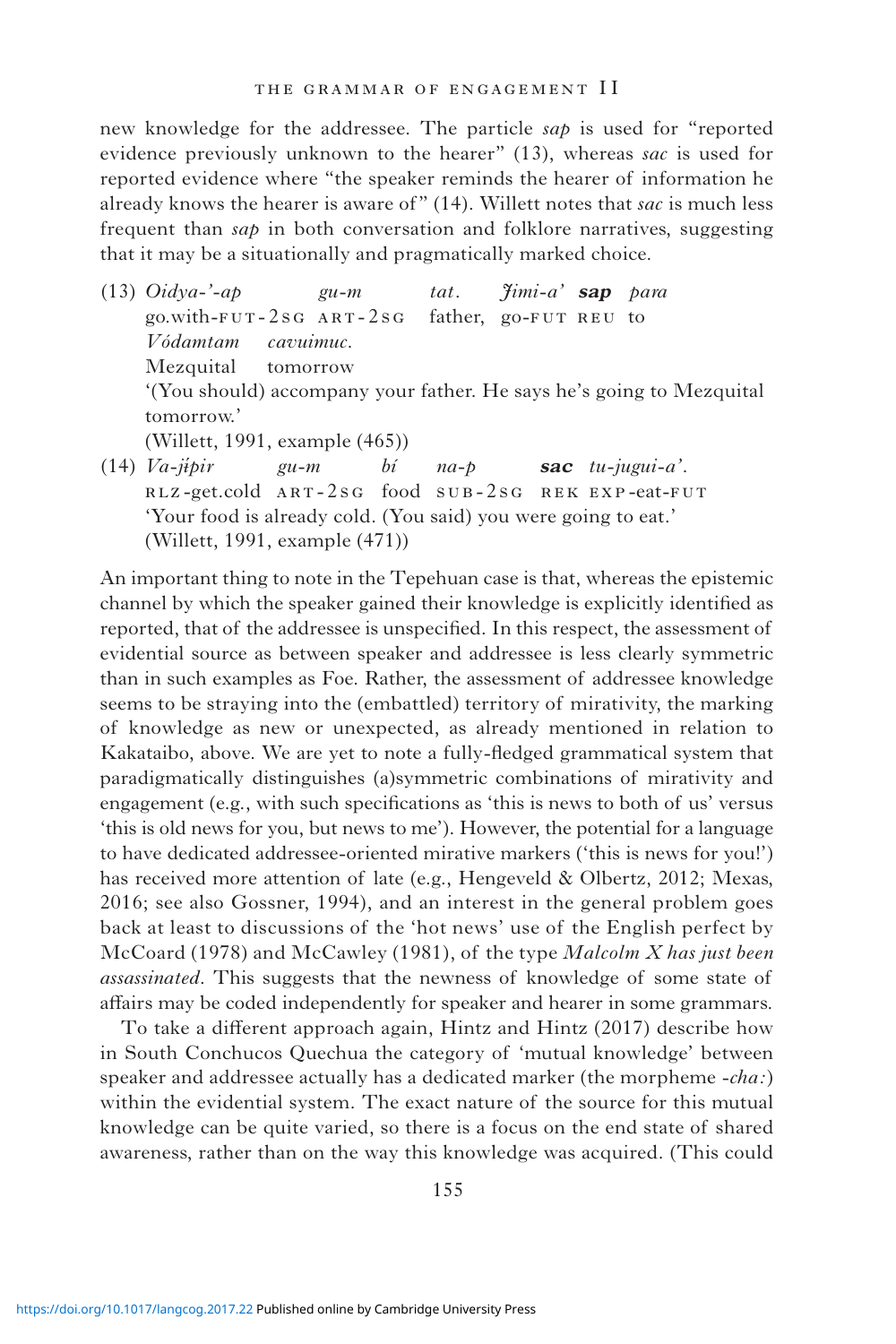even be interpreted as a *non-*mirative marker in relation to speaker and addressee.) They also describe the evidential system of another variety, Sihuas Quechua, where an 'individual' vs. 'mutual' contrast is available for all evidential contrasts, symmetrically organised so that *-i* indicates 'individual' and *-a* 'mutual'. Summarising the interaction of evidence type and its epistemic distribution, they conclude:

[I]nformation sources for the evidential category of mutual knowledge include the contributions of conversational participants, the beliefs and assumptions of the participants when interpreting shared experiences, and what members of the speech community can be expected to know about the world. Speakers use individual knowledge evidentials to introduce information and then use mutual knowledge evidentials once the fact has been established by consensus. (Hintz & Hintz, 2017, p. 107)

The South Conchucos Quechua case shows similarities to Kogi, but in the Quechua variety this category is marked in contrast to evidential values such as 'reported', rather than being part of a paradigm that deals primarily with epistemic (a)symmetry.

Like Andoke and Kogi, all of the languages discussed above have developed morphemes that encode a range of epistemic configurations between speaker and hearer, but intertwined with the evidence for a proposition rather than simply for the proposition itself. Communicatively they can be used for such functions as to remind the addressee of shared knowledge and experience, to highlight the speaker's more exclusive access to a particular event, to acknowledge or direct the addressee's attention to relevant evidence, or to confirm the status of information as mutually known and agreed upon.

As has been extensively discussed and disputed in the literature, there is a close relationship between the semantic domains of information source and *certainty*, and thus, the grammatical categories of evidentiality and epistemic modality (e.g., Aikhenvald, 2004; Chafe & Nichols, 1986; Palmer 2001). Similarly as for evidentials in Foe and other languages, languages may offer options for a speaker to encode whether an epistemic modal value (e.g., certain, probable) is assumed to be shared by the addressee.

One example of this is found in the language Yurakaré (Gipper 2011, 2015). Yurakaré has two morphemes, *=ya* and =*laba,* both of which indicate that "the speaker considers the proposition to be possibly or probably true" (Gipper, 2015). The difference between them is that the 'intersubjective'  $=$ ya is used with assertions where the speaker expects the addressee to share his or her belief, whereas the 'subjective' *=laba* does not express any assumptions concerning the addressee's state of mind. Gipper (2015) describes how this difference in meaning has consequences for the distribution of the two markers: intersubjective  $= \gamma a$  is typically found in situations of 'symmetric'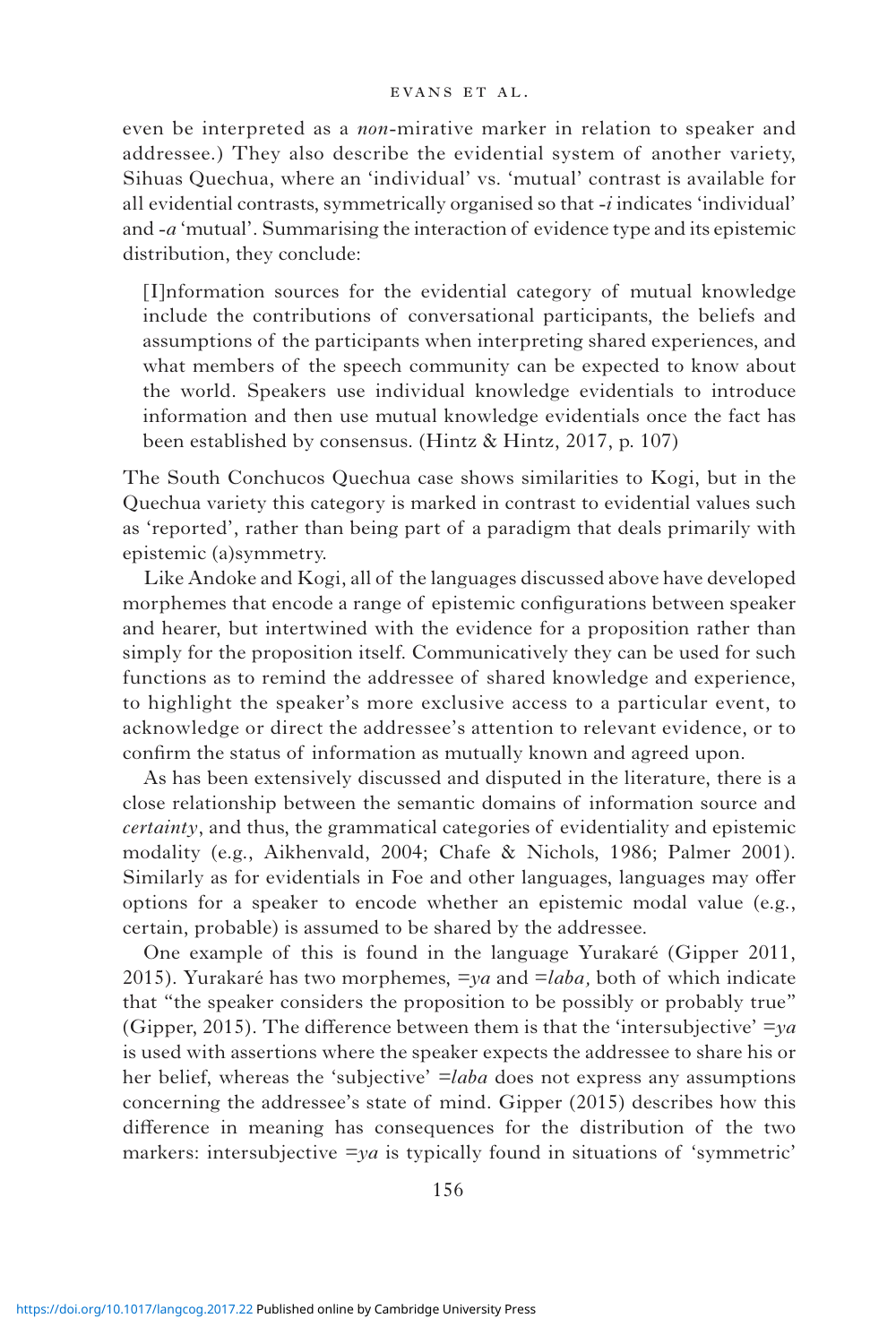knowledge, where both speaker and addressee have equal access to the information upon which the judgement is based. Her findings are based on quantitative and qualitative analyses of a video corpus of approximately 5.25 hours of (mostly dyadic) conversation. An example is shown in (15), where two speakers discuss the state of the lagoon in their village.

| (15) Yurakaré [160906_conv]                              |                |                                                            |  |           |  |          |       |
|----------------------------------------------------------|----------------|------------------------------------------------------------|--|-----------|--|----------|-------|
| M: ((turns his head, chin-points to the lagoon outside)) |                |                                                            |  |           |  |          |       |
| $ujmanaj tishi kadyimta(.) tajudawa=$                    |                |                                                            |  |           |  |          |       |
|                                                          |                | $uiwa-ma = naja$                                           |  | tishilë   |  |          |       |
|                                                          |                | $look-IMP.SG=NEW.SITUATION NOW$                            |  |           |  |          |       |
|                                                          | ka-dyimta-ø    |                                                            |  | ta-kudawa |  |          |       |
|                                                          |                | 3sg.obj-subside-3sg.sbj 1PL.poss-lagoon                    |  |           |  |          |       |
|                                                          |                | 'Look, the water in our lagoon has subsided.'              |  |           |  |          |       |
|                                                          |                | $P: =t\ddot{e}\;bi\dot{f}$ : [binta dyimta kompadre yosse] |  |           |  |          |       |
|                                                          | $t\ddot{\rho}$ | $bij \sim binta$ dyimta-ø                                  |  |           |  | kompadre | vosse |
|                                                          |                | INTJ INTS~strong subside-3s G.SBJ compadre(SP)             |  |           |  |          | again |
|                                                          |                | 'Yes, it has subsided very much again.'                    |  |           |  |          |       |
| $M: [t\ddot{e}::i]$ (0.7)                                |                |                                                            |  |           |  |          |       |
|                                                          | të             |                                                            |  |           |  |          |       |
|                                                          | INTI           |                                                            |  |           |  |          |       |
|                                                          | 'Yes.'         |                                                            |  |           |  |          |       |
|                                                          |                | P: namashtay tajudawa yosse                                |  |           |  |          |       |
|                                                          |                | $nama\text{-}shta-\theta = \mathbf{va}$                    |  | ta-kudawa |  | vosse    |       |
|                                                          |                | $dry-FUT-3SG.SBJ=INTSUB1PL.POSS=lagoon again$              |  |           |  |          |       |
| 'Probably our lagoon will dry out again.'                |                |                                                            |  |           |  |          |       |

By contrast, the subjective marker *=laba* is commonly used in both symmetric and asymmetric contexts, as the addressee's knowledge state is not at issue. An example with an asymmetric context is shown in (16), where the addressee has superior access to the information in question: the epistemic perspectives of speaker and addressee are disparate, not shared, and the intersubjective marker *=ya* would not be appropriate:

(16) Yurakaré [290906\_convI] A: *batamlab tishil na loma alta(chi)* ((gaze to addressee)) (.) *bata-m*=**laba** *tishilё naa loma alta=chi* go.fut-2sg.sbj=**subj** now dem Loma Alta=dir 'You are going to Loma Alta today, I think?' E: *nijtala nijta=la*  $NEG = COMM$ 'No.'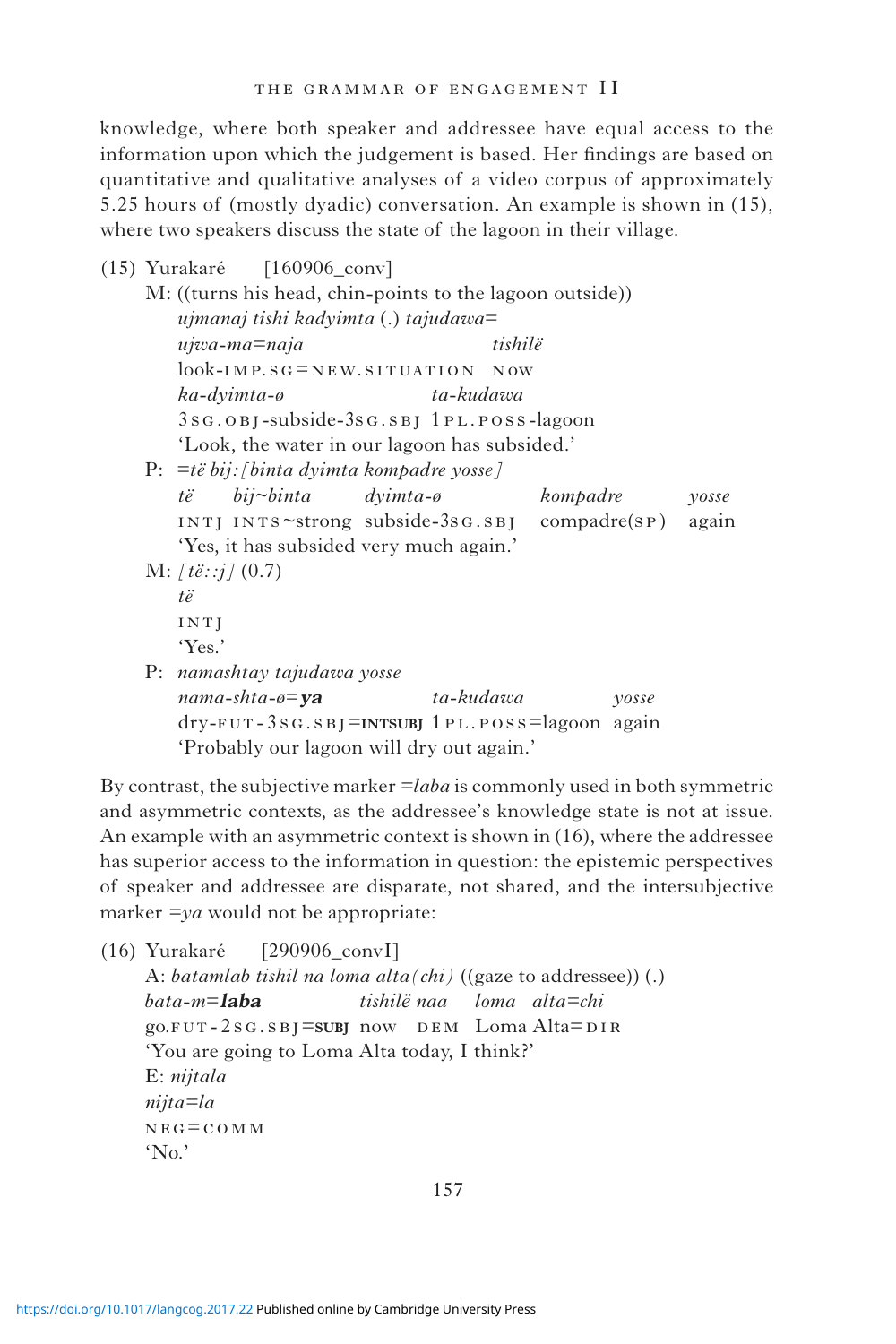Gipper (2015) further notes (among other findings) that *=ya* is used comparatively more frequently than *=laba* in 'agreeing responses', where the speaker agrees with what has just been said, and (unlike *=laba*) is never used in disagreeing responses. She argues that, as an intersubjective marker, *=ya* is highly compatible with agreeing responses because these are situations where "a shared epistemic perspective is explicitly expressed". By the same token,  $=ya$  is not appropriate to disagreeing responses, where the epistemic perspectives of speaker and addressee are explicitly at odds.

A further example of engagement combined with epistemic modality is found in the Tibeto-Burman language Kinnauri (Saxena, 2000). In this case, the copula *ni* expresses *contrastive* values of speaker and addressee certainty, being used where the speaker is confident about what they are asserting, against the addressee's perceived doubts. In (17), *to* would be used "when Sonam is either a family member of the speaker, or is presently with the speaker. *Du* is used when Sonam is not a family member of the speaker, nor is … in physical proximity to the speaker. *Ni* is used if the hearer has some doubts about Sonam being a good person and the speaker knows that she is a good person" (Saxena, 2000, p. 473). While the first two copula forms contrast different degrees of authority / epistemic access on the part of the speaker, the third form combines an authoritative positive modal assessment by the speaker with an assumption that the addressee does not share this assessment.

(17) *Sonam dam to* / *du* / *ni* [proper.name] good be1:pres / be2:pres / be3:pres 'Sonam is good.'

Overall, then, various additional qualities of knowledge (evidence, oldness/ newness, certainty) can be expressed not only in regard to a single perspective, but also in regard to both speaker and hearer, and/or as a relation between them. There is no reason to assume that the expression of engagement is limited to these specific qualities, but we can rather expect that many other aspects of the mental directedness of interlocutors can be grammaticalised (§5). At the same time, however, we note that it is very unusual to find a comprehensive grammatical system of engagement and evidential (etc.) contrasts. That is, the full range of logical possibilities (e.g., speaker saw the event, hearer saw the event, both saw it, neither saw it; speaker inferred the event, hearer inferred … etc.) is rarely, if ever, morphologically differentiated within a single paradigm. This rarity of bidimensional systems may reflect the regular correlation, in most situations, between accessibility and evidence: direct access allows direct evidential reading, lack of direct access means that an assertion is founded on some form of evidence other than current mutual accessibility.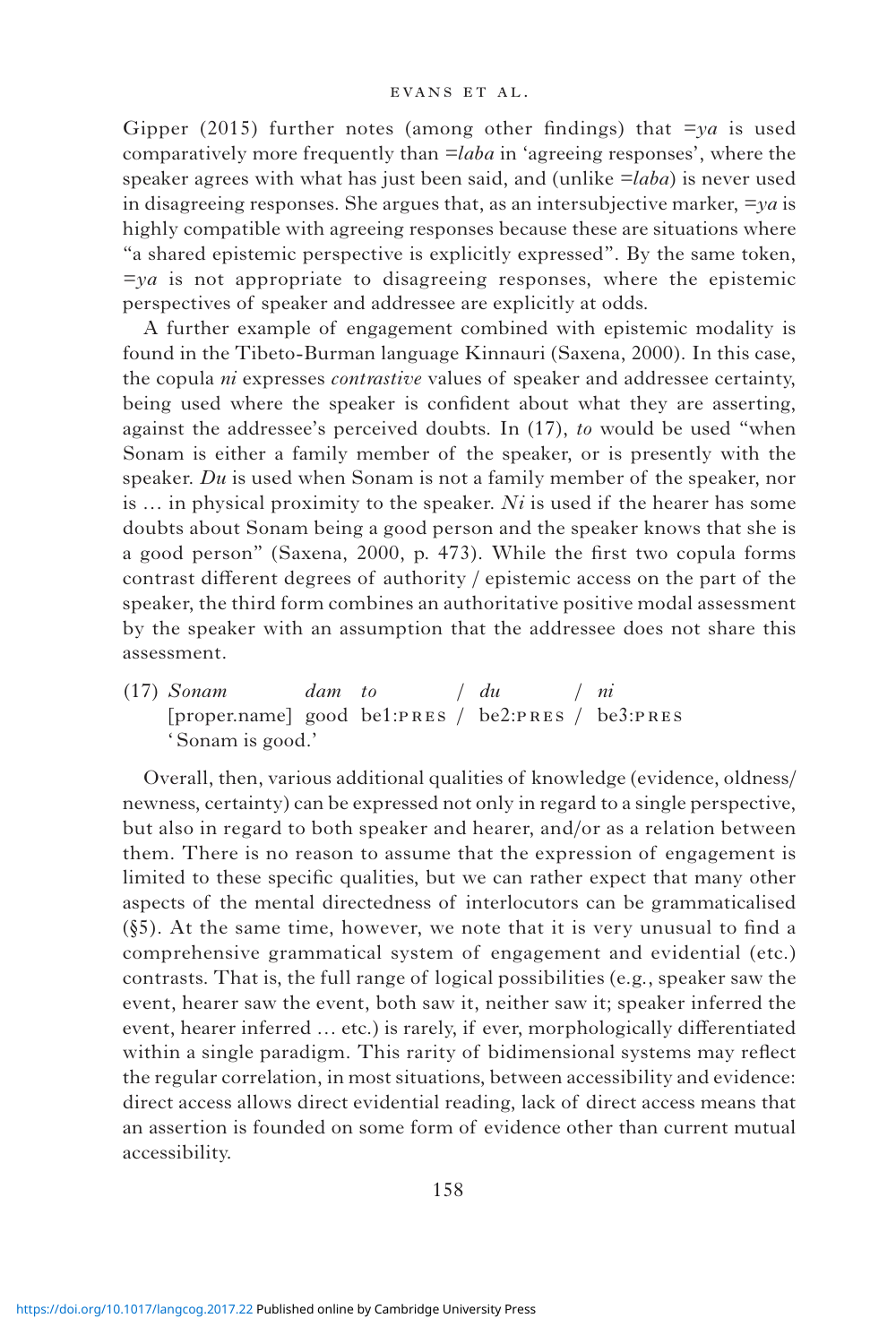### **4. Engagement, level-shifting, and diachrony**

Part of our rationale in progressing from demonstratives through engagement markers operating at clausal level, and on to markers with evidence/certainty in their scope, has been that the same processes of mutual coordination are at work, whatever the level in terms of syntactic or semantic structures. Up to this point, however, we have not examined languages where this connection is made clear. But we now pass to a Papuan language, Abui (Kratochvil, 2011a, 2011b), which illustrates the connections remarkably clearly thanks to the way it deploys its demonstratives with various levels of syntactic scope – a way somewhat reminiscent of how some Australian languages deploy case-suffixes at various syntactic levels (embedded NP, NP at clause level, embedded clause) with differential semantic effects; see also Schapper and San Roque (2011) concerning clause-level demonstratives in other Timor-Alor-Pantar languages.

We have already surveyed, in §5 of Part I, an interesting system of basic demonstratives in Abui, which recombines the proximal vs. medial distinction with both speaker and addressee anchor-points. In doing so, the language draws on two sets, a 'basic' set which most commonly functions adnominally and situates individual entities, and an 'adverbial' set which situates states of affairs more generally and has meanings like 'be here', 'be there near you', etc. (though they are not true verbs in the sense of being able to be used alone).

We will now see that, by applying these demonstratives with sentential scope, a range of engagement-type meanings can be coerced. Note that the engagementrelated meanings are only a subset of the very rich range of metaphorical extensions found with the Abui demonstrative system – others, which we do not discuss, include their use to indicate tense and various kinds of modality.

Both basic and adverbial Abui demonstratives can be used in ways that are relevant to engagement. From the adverbial set (shown in the right half of Table 3), "the addressee-based forms are used when the speaker wants to evaluate or interact with addressee's perspective" (Kratochvil, 2011a, p. 8). For example, say the addressee and the speaker are sitting in a traditional house with a leaking thatched roof. The speaker inquires whether the addressee is affected by the rain (there are no windows and it's dark inside). Since they are together, he may simply say (18a). However, it is also possible to say (18b), using the addressee-proximal form *ta* to specifically invite the addressee's assessment of the quality of the thatched roof above where the addressee is seated.

- (18) a. *anui* **ma** *o-pa=ng sei?* rain be.sp. PRX 2sG.RECIPI-touch.IPF=see come.down.CONT 'Is it raining on you here?' b. *anui* **ta** *o-pa=ng sei?*
	- rain be.AD.PRX 2sG.RECIPI-touch.IPF=see come.down.CONT 'Is it raining on you here (where you are)?'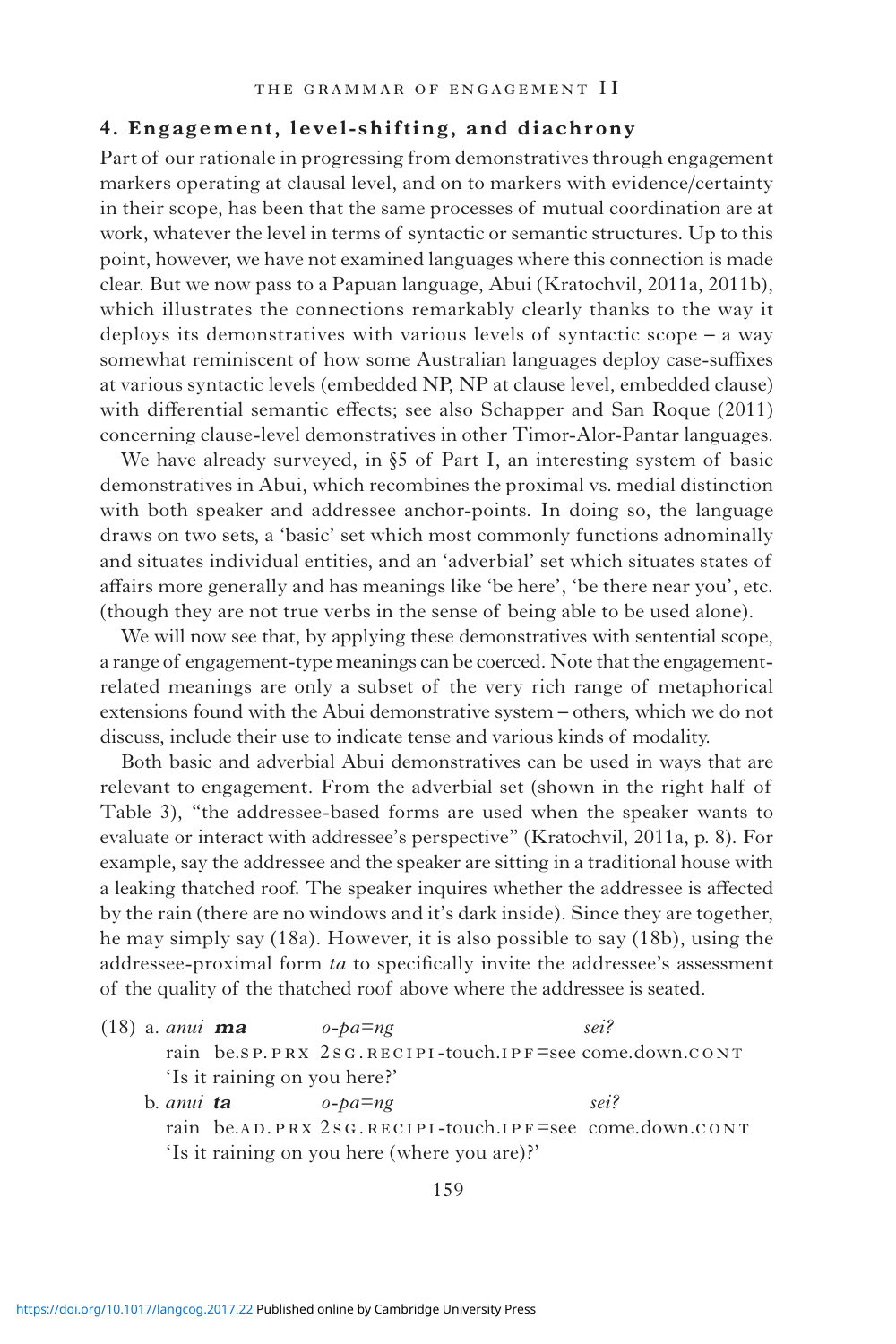| Distance           | Speaker-  | Addressee-                  | Speaker-  | Addressee- |
|--------------------|-----------|-----------------------------|-----------|------------|
|                    | viewpoint | viewpoint                   | viewpoint | viewpoint  |
| Proximal           | do        | to                          | ma        | ta         |
| Medial             | o, lo     | $\mathcal{V}^{\mathcal{O}}$ | la        | fa         |
| Distal             |           | oro                         |           | va         |
| Demonstrative type |           | Basic                       |           | Adverbial  |

table 3. *Basic and adverbial demonstratives in Abui (omitting elevationbased forms for adnominal demonstratives)*

The addressee-based medial *fa* is used to indicate non-proximate location with respect to the addressee. Typically, this occurs when "the speaker wants to stress that the addressee is in another place or not aware of the location of an event or participant" (Kratochvil, 2011a, p. 9). For example, in performing a 'matching task', the speaker may be describing a picture to the addressee, so that he can match the description to a picture in the set he was given. Here "the speaker uses *fa* to locate two balls on the picture that the addressee is unable to see":

(19) *kaan-r-i, bal do* **fa** *ayoku* good.cpl=reach-pfv ball sp.prx be.ad.med be.two 'right, there are two balls there' [perhaps a closer translation would be 'right, these balls (i.e., "these" on my picture) there's (a picture) there (on your side) (where) there are two (of them)']

At a higher syntactic and semantic level, members from the basic set can be placed in sentence-final position to index the distribution and extent of knowledge among speech-act participants. Speaker-proximal *do* can stress the speaker's foundation for his assertion in immediate experience (20):

(20) *na nala nee-ti beeka* **do** 1sg.a something.eat-phsl bad cannot sp.prx 'I couldn't eat up (swallow) anything.'

In questions, the addressee-based medial form can be used to appeal to what they may know of a situation, while the addressee-proximate form, if used with exclamatory force, can indicate that the question is redundant and that the information should be available to the addressee, thus functioning as a reproach – invoking both a type of evidence (perception) and a judgment about what the addressee could vs. did perceive. This is reminiscent of the Duna *-noko* suffix discussed above.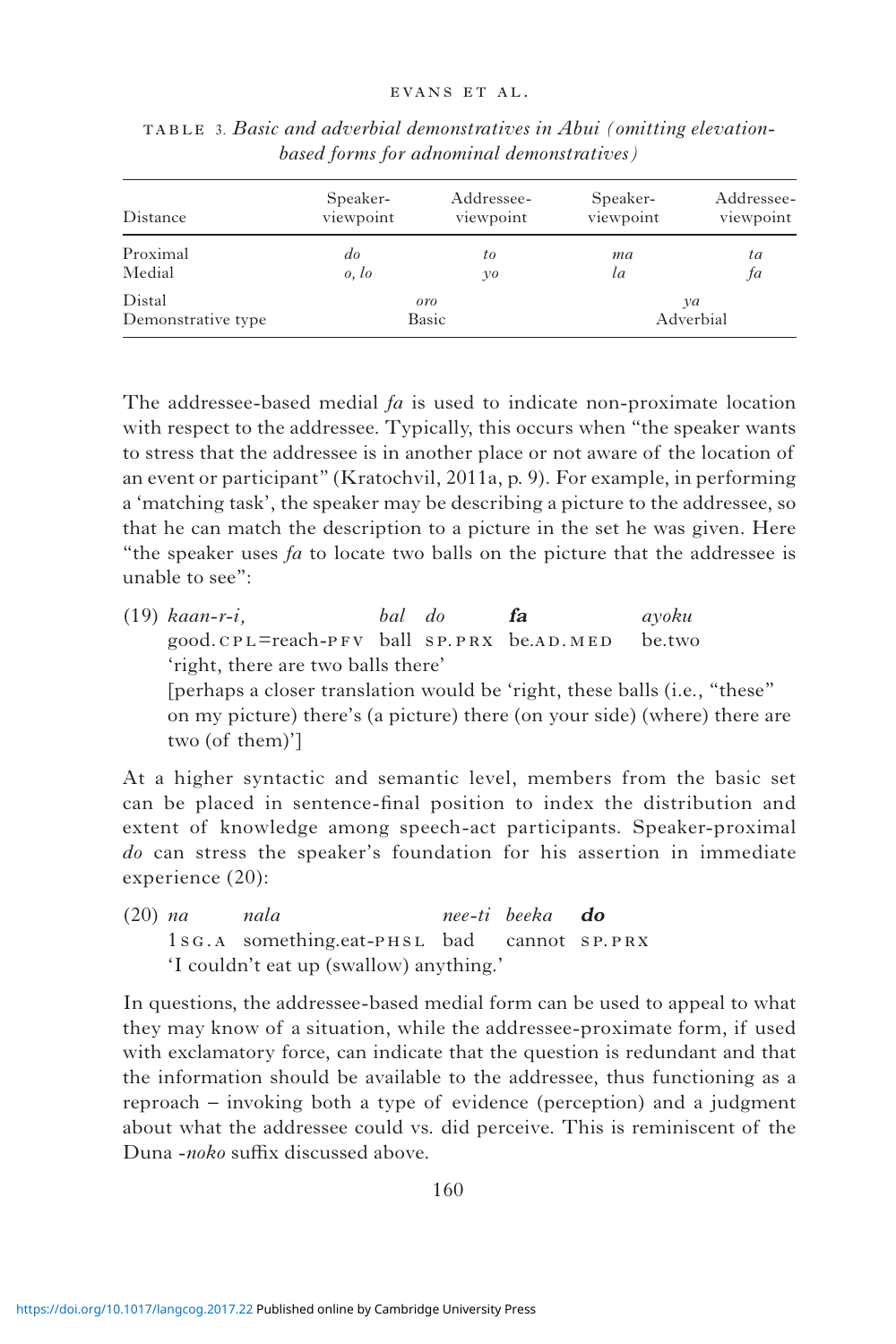| $(21)$ A: mangmat,                  | ma | $e$ - $va$                              | $\mathbf{v}\mathbf{o}^2$ |  |  |
|-------------------------------------|----|-----------------------------------------|--------------------------|--|--|
|                                     |    | foster.child SP.PRX 2SG-mother AD.MED   |                          |  |  |
| 'Child, what about your mother?'    |    |                                         |                          |  |  |
| $B: ni-va$                          |    | ha-rik                                  | to!                      |  |  |
| 1PL.EXC-mother 3PATIENT-hurt AD.PRX |    |                                         |                          |  |  |
|                                     |    | 'My mother is sick (as you could see).' |                          |  |  |

The addressee-medial form, likewise, may be used in sentence-final position in a reproachful way – in this context, "the speaker stresses that the addressee knew about the funeral and yet failed to attend" (Kratochvil, 2011b, p. 773).

| $(22)$ pi                                               |  | $\mathbf{v}$ ar-i ni- $\mathbf{v}$ a |                                                  | $d\sigma$ | nabuk <b>vo</b> |  |
|---------------------------------------------------------|--|--------------------------------------|--------------------------------------------------|-----------|-----------------|--|
|                                                         |  |                                      | 1PL.INC go-PFV 1PL.EXC-mother SP.PRX bury AD.MED |           |                 |  |
| 'We went to bury our mother (as you could have known).' |  |                                      |                                                  |           |                 |  |

The essence of the Abui system of recycling demonstratives is thus to shift their function upward, from coordinating attention to objects, in their basic use, to coordinating attention to states of affairs and their epistemic status, in the extended uses we have discussed (examples  $(20)$ – $(22)$ ). It is not unreasonable to see the unusual starting point of the basic system – which separates the proximal vs. medial contrast from that between speaker and addressee anchor-point – as providing an ideal semantic affordance for the extension into the more general management of epistemic gradients between speaker and hearer.<sup>7</sup>

In the case of Abui, the demonstratives remain as separate words even as their function and syntactic position shifts to higher scopes. However, an interesting case where original demonstratives turn into verbal prefixes encoding semantic values of engagement is found in Marind, a language of Southern New Guinea (Olsson, 2016). In the present tense, Marind features two sets of verbal subject prefix complexes, encoding person, number, gender, and a category Olsson terms 'absconditive' (< Latin *absconditus* 'hidden, concealed'), which are "used to establish joint attention, by instructing the Adr to 'align' her attention with Spr's, and thereby get access to previously unavailable information" (p. 3). Summarising Olsson (2016), the two main circumstances in which absconditive-series prefixes are used are when the speaker:

(i) "wants to draw attention to something outside Adr's visual focus" (p. 1), e.g. when a speaker tells a child's mother that the child's nose is snotty, something the mother cannot see because the child is sitting on her lap, and

<sup>[7]</sup> Kratochvil also mentions the use of the remote demonstrative, in sentence-final position, to mark "a reliable and recognised source, such as the tradition of ancestral stories" (2011a, p. 18). This then gives examples of four out of the five demonstratives. He does not give an example with the speaker-medial form used in this syntactic position.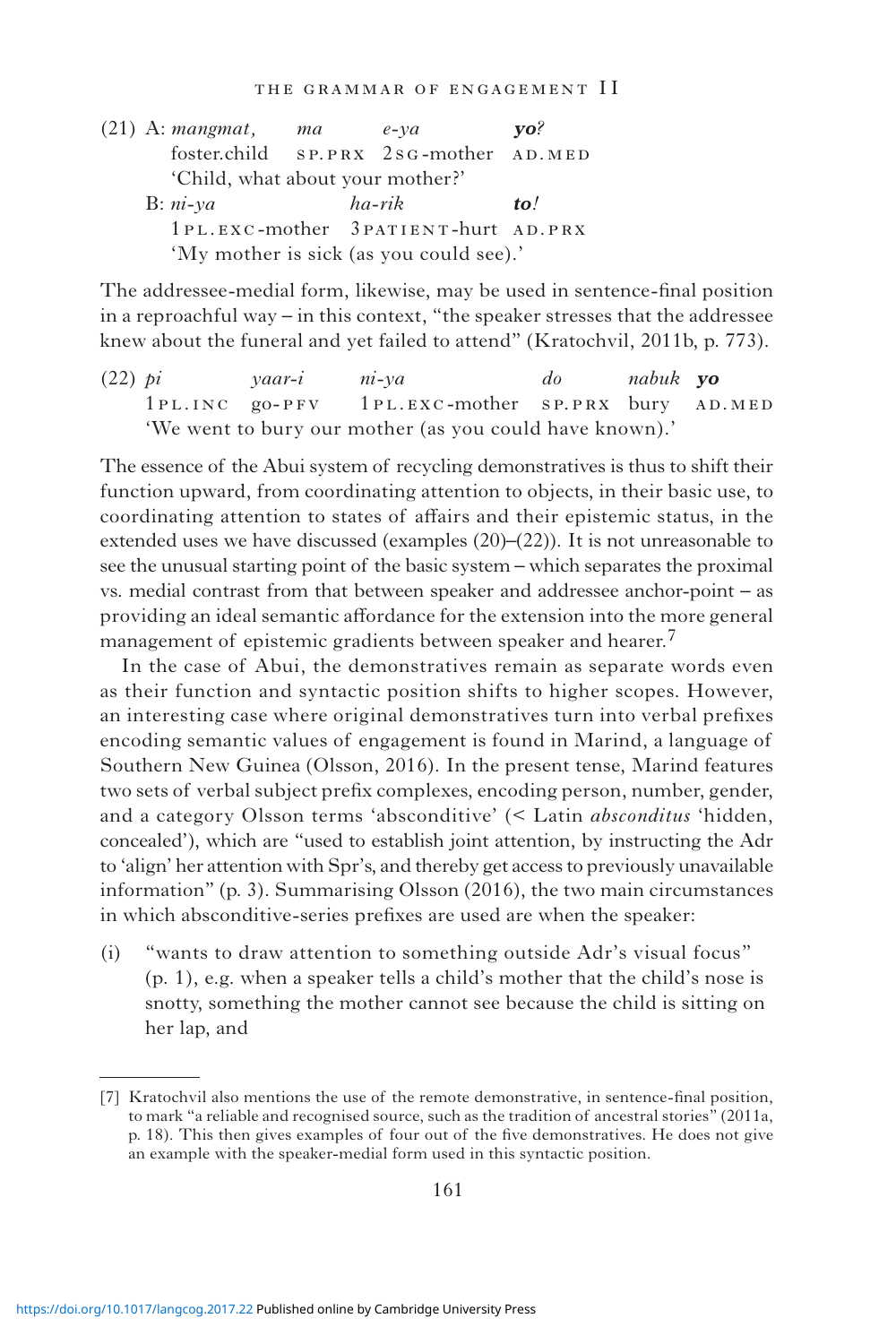(ii) to "'update common ground' by denying Adr's presuppositions" (p. 1), e.g. when someone tells an old woman that she should be talking Marind to the linguist so that he can learn, and the woman retorts that she is indeed doing that, using the absconditive in a way that would be translated into English as 'I AM talking to him' or 'BUT I AM SO talking to him'.

What is relevant to our argument here is that the forms of absconditive prefixes can be broken down into two parts: an initial gender element, and a second deictic element identical in form to demonstratives. Interestingly, the use of the absconditive can be triggered either by the addressee's (non-)attention to an entity, or to a state of affairs; it appears that the proximate vs. distal semantics of the deictic element is primarily exploited when the location of an entity is involved. Where the focus is on a state of affairs, the one example given by Olsson employs the form derived from the distal form.

The Marind absconditive is thus intriguingly parallel to the level-shifting trajectory we saw for Abui, but in a way takes it further by grammaticalising the deictic elements into actual prefixes on the verb. In doing this, it illustrates one grammaticalisation path by which verbs can evolve engagement morphology. What these two languages clearly demonstrate is the logical link between achieving mutual attention to objects in the here-and-now, and the more abstract job of producing convergence of epistemic positioning between speaker and addressee.

# **5. Conclusion**

We have tried to shatter the illusion that definite reference is simple and self-evident by demonstrating how it requires mutual knowledge, which complicates matters enormously. But virtually every other aspect of meaning and reference also requires mutual knowledge, which also is at the very heart of the notion of linguistic convention and speaker meaning. Mutual knowledge is an issue we cannot avoid. It is likely to complicate matters for some time to come.

(Clark & Marshall, 1981, p. 58)

The languages we have surveyed illustrate the proposition with which we began this paper: that it is possible for languages to place epistemic coordination systems right in the heart of their grammars. Languages like Andoke and Kogi have paradigmatically structured categories that show the speaker's epistemic access, and their assessment of that of the addressee, as potentially independent variables to be monitored and appealed to as conversation unfolds. Such languages thus place, at the core of the grammatical system, the central role of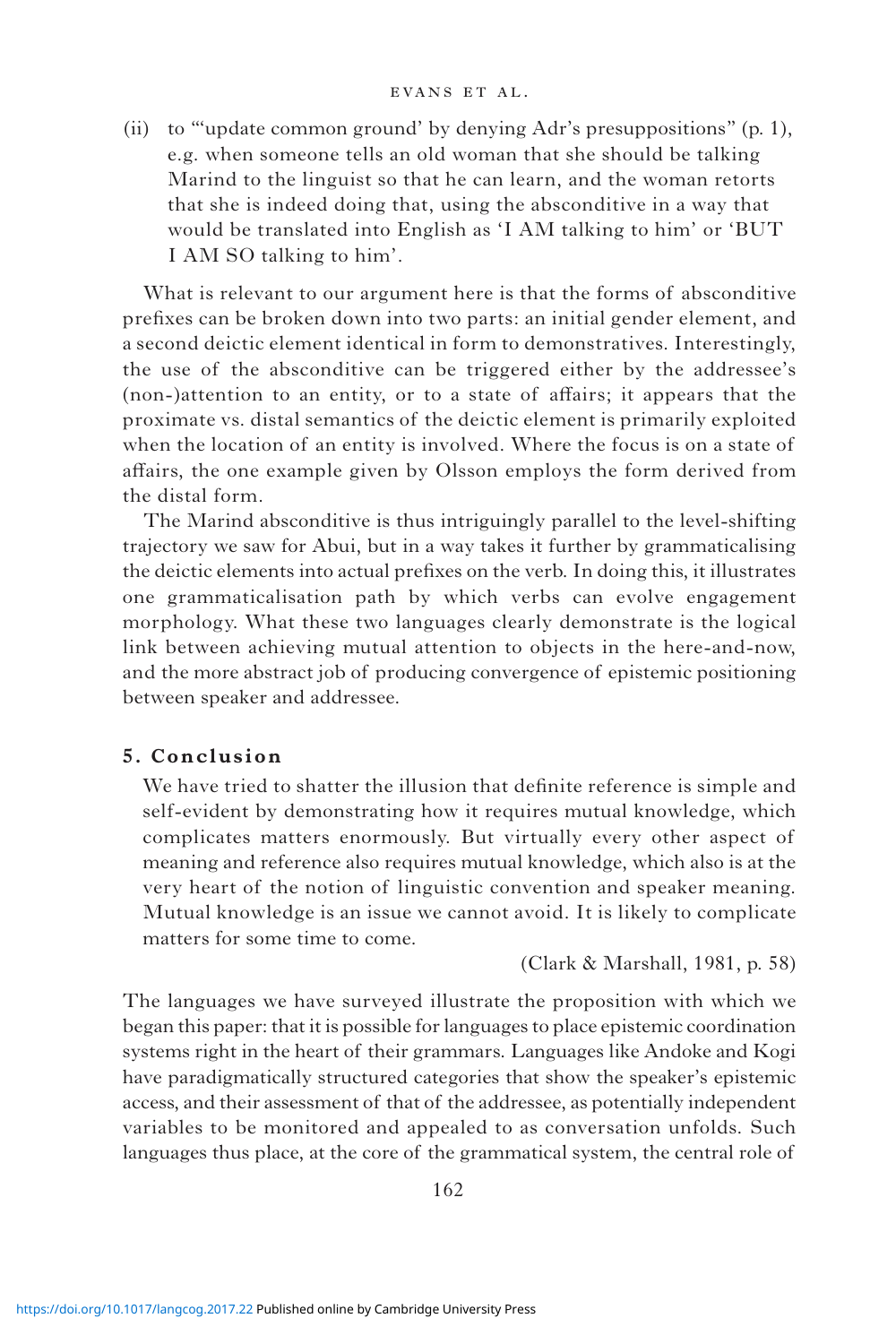dialogue as an ongoing transaction in which mutual attention and knowledge is closely monitored and repeatedly recalibrated.

The grammaticalisation of epistemic assessment is not virgin territory to linguistic investigation. There are long-standing traditions for investigating the modelling and updating of mutual knowledge that is needed to successfully use a system of definite articles (see, e.g., Clark & Marshall, 1981; Epstein, 1997; Verhagen, 1986) and discourse particles of an epistemic nature (e.g., Enfield, Brown, & de Ruiter, 2013; Hayano, 2012; Simon-Vandenbergen & Aijmer, 2007; Verhagen, 2005, ch. 4). There have also been a growing number of studies illustrating the ways in which speaker assessment of addressee attention can be built into demonstrative systems, as we illustrated in §5 of Part I. What has remained unclear, however, has been the way that comparable intersubjective assessment can be integrated into grammatical paradigms with scope over clauses or propositions, or even potentially evidential qualification (§3), depending on whether we characterise scope syntactically or semantically.

As in many other areas of typology, it is useful to set up canonical cases as clear conceptual reference points (cf. Brown, Chumakina, & Corbett, 2013). The systems found in Andoke (Part I, §2) and Kogi (this Part, §2.1) demonstrate with particular clarity what a canonical system of engagement with clausal scope looks like, because of the symmetry with which they independently assign positive and negative epistemic values to speaker and addressee.

On the other hand, we also find languages that exhibit only some of the characteristics of canonical engagement paradigms – just as we find departures from semantic purity in virtually every grammatical category, e.g., the much better-known dimension of tense, with its cross-linguistically variable differences in degree of structuration, from neat paradigms to relatively unintegrated free words, strung out along a grammaticalisation trajectory including more heterogeneous options such as systems that mix in periphrasis. Kakataibo (§2.2) was presented as an example in which engagement is grammaticalised in a less canonical way: it includes a number of values, on verbal inflections and second position clitics, that correspond to key values in canonical engagement systems, but compared to Andoke and Kogi they are less integrated into a single, symmetric paradigm.

The same point about variability in canonicity may be made in terms of grammaticalisation, since the emergence of one category (here: engagement) from another (e.g., demonstratives) is typically marked by phenomena exhibiting transitional or mixed status. An interesting example of this is the grammaticalisation of engagement examined for Abui in §4, which lifts the speaker vs. addressee x proximal vs. medial contrast found in its basic demonstratives and reapplies it at clausal level to produce an engagement system with propositional scope, though one in which the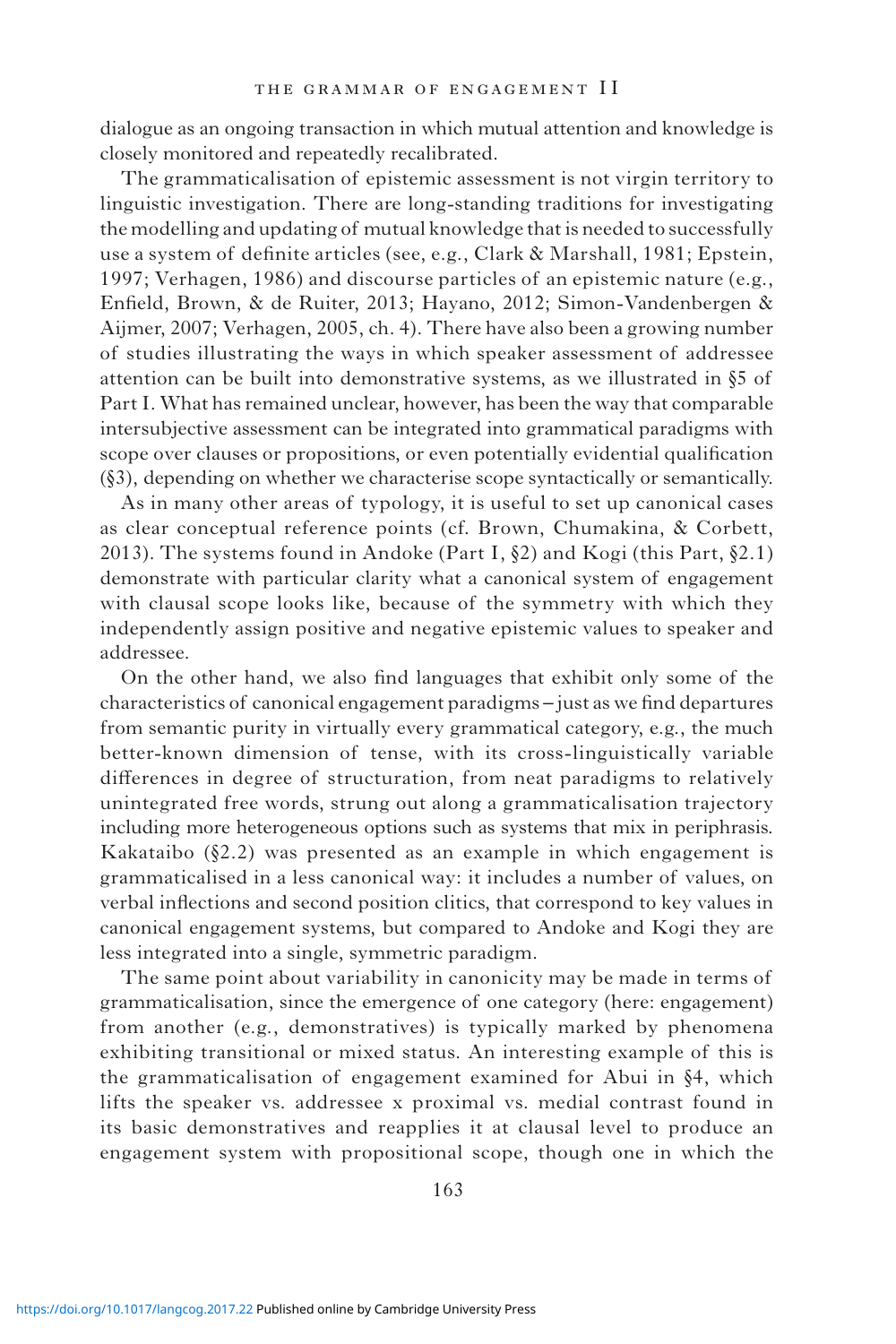relevant markers (demonstratives in sentence-final position) remain transparently multifunctional without becoming a specialised grammatical system as they are in Andoke and Kogi. While the Abui case provides a good example of engagement categories appearing to have been recruited from demonstratives, it is unlikely that this is the only diachronic source: other candidates include time adverbials in Lakandon Maya<sup>8</sup> (Bergqvist, 2008, in press), pronominal clitics in Jaminjung/Ngaliwurru (Schultze-Berndt, 2017),<sup>9</sup> and "ethical datives", also called 'non-selected arguments' (Bergqvist & Kittilä, 2017; cf. Bosse, Bruening, & Masahiro, 2012).

We have taken the canonical case of engagement as a grammatical system for encoding the relative mental directedness of speaker and addressee towards an entity or state of affairs – thus allowing knowledge and attention (etc.) to be tracked and dynamically updated in discourse. This leads naturally to the question of what is the full set of typological dimensions involved? In this paper we have focused on two – the set of permutations of epistemic authority across the speaker and addressee, and the semantic and syntactic level at which this applies  $-$  (i) deictically indicated entity (demonstratives), (ii) state-of-affairs/ proposition/clause, and (iii) metaproposition in the case of certain evidentials. But other syntactic levels and semantic dimensions may also prove relevant.

One promising dimension for future investigation concerns the interaction of engagement values with tense/time. In other words, is the monitoring of relative epistemic authority/directedness confined to the here-and-now, or can it be displaced? For example, work by Fleck (2007) on the Peruvian language Matses has shown that the psychological event of inferring an action from evidence can be located in time independently of the speech event or the reported event (e.g., recently or long ago, I may have seen the tracks of a peccary that crossed the path; and that path-crossing may have been immediately prior to or a long time before I saw the tracks, generating a four-way system of tensed evidentials in Matses).

<sup>[8]</sup> Southern Lakandon has two time adverbials, *uúch* and *kuúch*, which originally featured a semantic contrast between 'long ago' and 'recently'. These have developed into a semantic contrast between 'a past event that is unknown to the addressee' (*uúch*) and 'a past event that is known to the addressee' (*kuúch*). Bergqvist (in press) details this development as an instance of "intersubjectification" (Traugott & Dasher, 2002).

<sup>[9]</sup> The cliticisation of absolutive pronoun enclitics to inflected verbs, in addition to a prefixal layer encoding actual arguments, is reported by Schultze-Berndt (2017) for Jaminjung/ Ngaliwurru: the absolutive first person singular *ngarndi* signals the speaker's exclusive epistemic authority, while the first person inclusive, *mirndi*, marks shared epistemic authority between the speaker and the addressee. In Jaminjung/Ngaliwurru, the function of absolutive markers as P arguments in transitive clauses aligns with their subsequent epistemic function, namely to signal epistemic authority over an event that involves the speaker and/ or the addressee as observers and experiencers. This specific development is conceptually comparable to evidential forms that feature engagement semantics, albeit with a focus on claim of epistemic authority rather than source of information.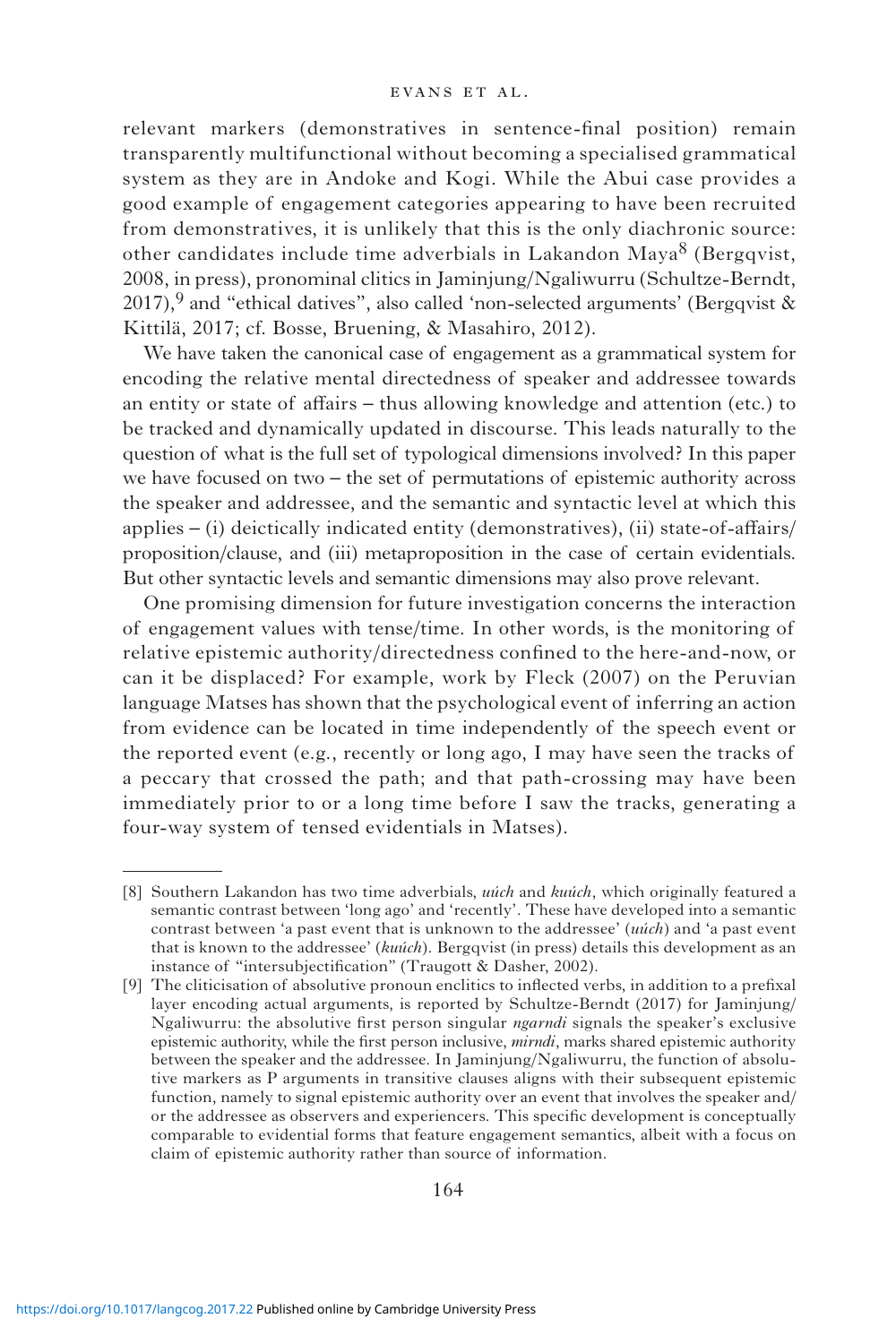A priori, we may expect the object of presumed attention or knowledge to be likewise locatable in time. We have already seen a hint of this in the contrast between Kakataibo *-riapa* and *-riapënë*, where in both cases the addressee is presumed to be unaware of what the speaker reports, but the speaker has discovered the fact at different times – earlier in the case of *-riapa*, vs. at the moment of speech in the case of *-riapënë*.

A second dimension for future investigation concerns the type of mental disposition involved. In our discussion throughout this paper we have focused on attention and knowledge. But the very rich literature on epistemic clitics and discourse markers focuses on other cognitive dispositions – particularly belief and expectation – and there is a long tradition of investigating their use as key argumentative resources to manage and overcome divergences in the belief states of speaker and addressee in the unfolding discourse, such as Foolen (2003) on Dutch *toch*, Hayano (2011, 2012) for Japanese *yo*, Schwenter (1996) on Spanish independent *si* clauses, Wilkins (1986) for several Mparntwe Arrernte particles, Sekiguchi (1977 [1939]) for German *doch* and Leiss (2012) for the German particle *ja*, and Matthews and Yip (2011) on a variety of Cantonese particles. Evaluative attitude – like and dislike with respect to the event – as well as emotional disposition such as fear (in categories like the apprehensive) are also relevant parameters worth exploring.

In many well-known cases, such as German *doch* and Italian *mica* (Cinque, 1991; Visconti, 2009), there is a statistical bias towards an interpretation where the speaker asserts a state of affairs to hold, against a contrary belief imputed to the addressee (*Er ist doch hier!* 'But he IS here!', *Non è mica freddo!* 'But it's not cold at all'). But this alignment is not a necessary one, and it is also possible to use these particles in circumstances where the particle signals that it was the prior expectations of the speaker him or herself which turn out to be incorrect. It will now be interesting to revisit the study of particles from the perspective of more tightly structured systems of grammaticalised engagement marking, focusing on the extent to which they form tightly integrated systems patterning with the dimensions we have presented here.

Determiners of noun phrases are a third obvious dimension for the investigation of engagement, and indeed, as seen in our quote from Hawkins in Part I,  $\S 4$ ,  $10$  to use the determiner system in English or similar languages the speaker "must constantly take into consideration knowledge of various kinds which he assumes his hearer to have". We also know that determiners can "escape from the noun phrase" (Epps, 2009, p. 87) to take scope over a clause as stance markers, like the Abui demonstratives (see also Yap, Grunow-Hårsta, &

<sup>[10]</sup> Hawkins (1978, p. 97): "the speaker when referring [and choosing between definite and indefinite articles – authors] must constantly take into consideration knowledge of various kinds which he assumes his hearer to have" (see Part I, §4).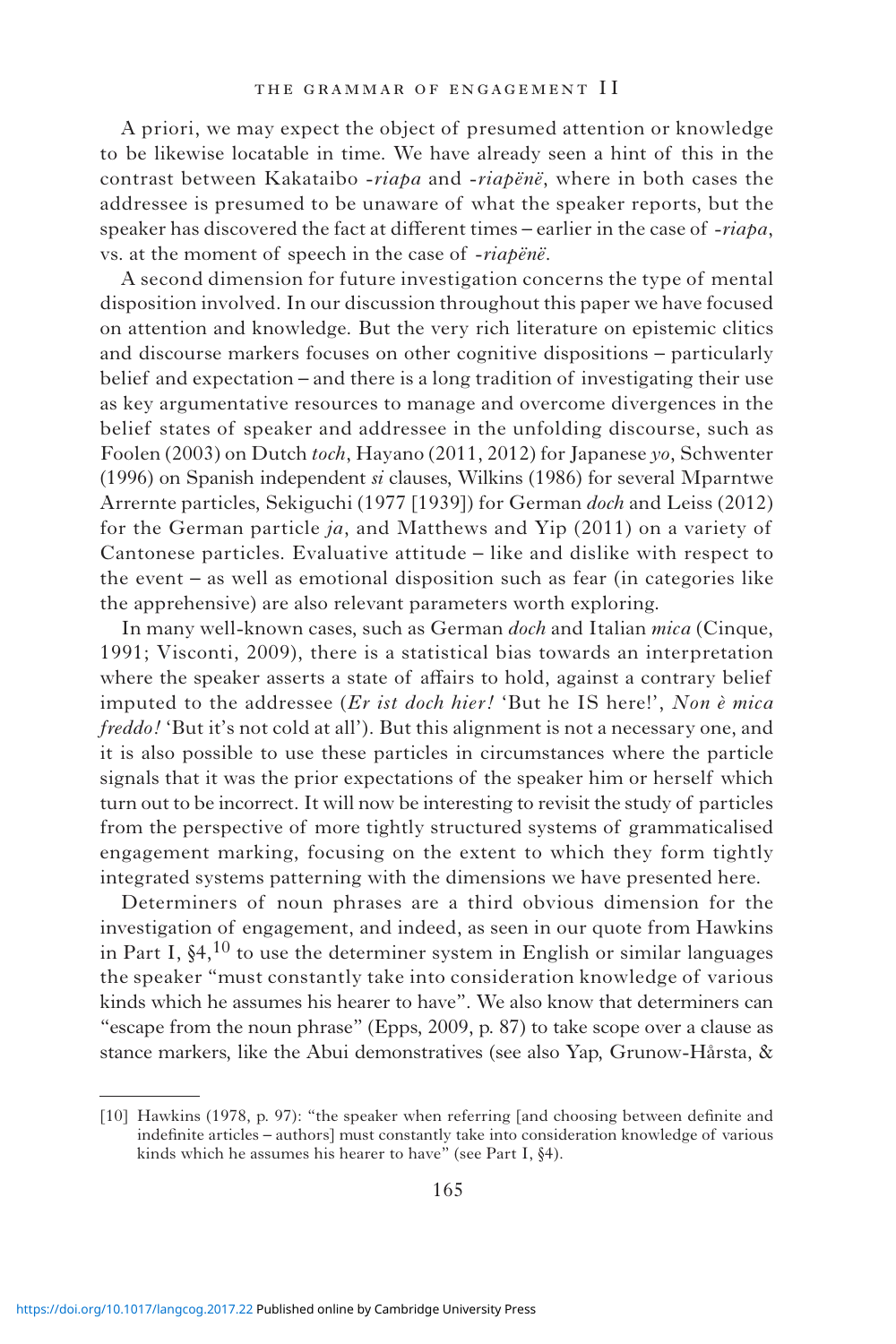Wrona, 2011). Now we know about the sort of four-way set of epistemic contrasts we saw earlier for Andoke and Kogi, we can ask whether such rich systems are also found in determiner systems. We can see that the English indefinite article is ambiguous between readings where the referent is not identifiable to the speaker or the addressee, vs. identifiable to the speaker but not the addressee – as with the ambiguity of 'A man was waiting outside your door at 6 am' between a situation where I know who the man is (following with 'It was your brother.'), and one where I don't know either. Some of this ambiguity can be removed with less grammaticalised means, such as 'a certain', as in 'a certain colleague of mine always reacts that way'. In languages like Russian one can draw on words like *nekto*, to give expressions like *nekto čelovek* 'a certain man, whose identity I know, but who I assume you don't' (cf. explication in Wierzbicka, 1980, p. 326).

We close this paper with a final unanswered question. The sorts of epistemic management mechanisms we have illustrated, in the pointedly grammaticalised forms we have been calling engagement, have been widely investigated in the conversation analysis literature, but in the languages examined there the formal coding is much more diffuse – involving prosody, gesture, tactical restatement, or the use of epistemic particles or adverbials like *well* or *actually*. What difference does this semiotic investment make? For example, are speakers of languages with engagement markers dragooned into monitoring relative epistemic state much more frequently, even obligatorily? (A related issue, which current descriptions don't fully resolve, is how far the marking of engagement is obligatory as opposed to strongly encouraged.) Alternatively, could the effects go the other way, with the smaller palette of a grammaticalised system offering fewer alternate ways of organising the task of epistemic management? Or could it simply make no difference – the epistemic management tasks go on being handled just the same, whether there is a grammaticalised system of engagement or not? As a next step in the research, we need studies of naturalistic conversation, closely analysed for the attentional states of both parties, across a sample of languages that includes some with canonical engagement systems. Only then can we understand the full import of these fascinating linguistic systems for the interface between grammar, intersubjectivity, and the management of interaction.

# **Abbreviations**

1: first person, 2: second person, 3: third person, A: Actor, ABL: ablative, ABS: absolutive, AD.PRX: addressee proximal, ADR: addressee, AGT: agent, ART: article, ASSERT: assertion, ASYM: asymmetric, BENA: benefactive type  $A =$  unknown to beneficiary, BENB: benefactive type  $B =$  known to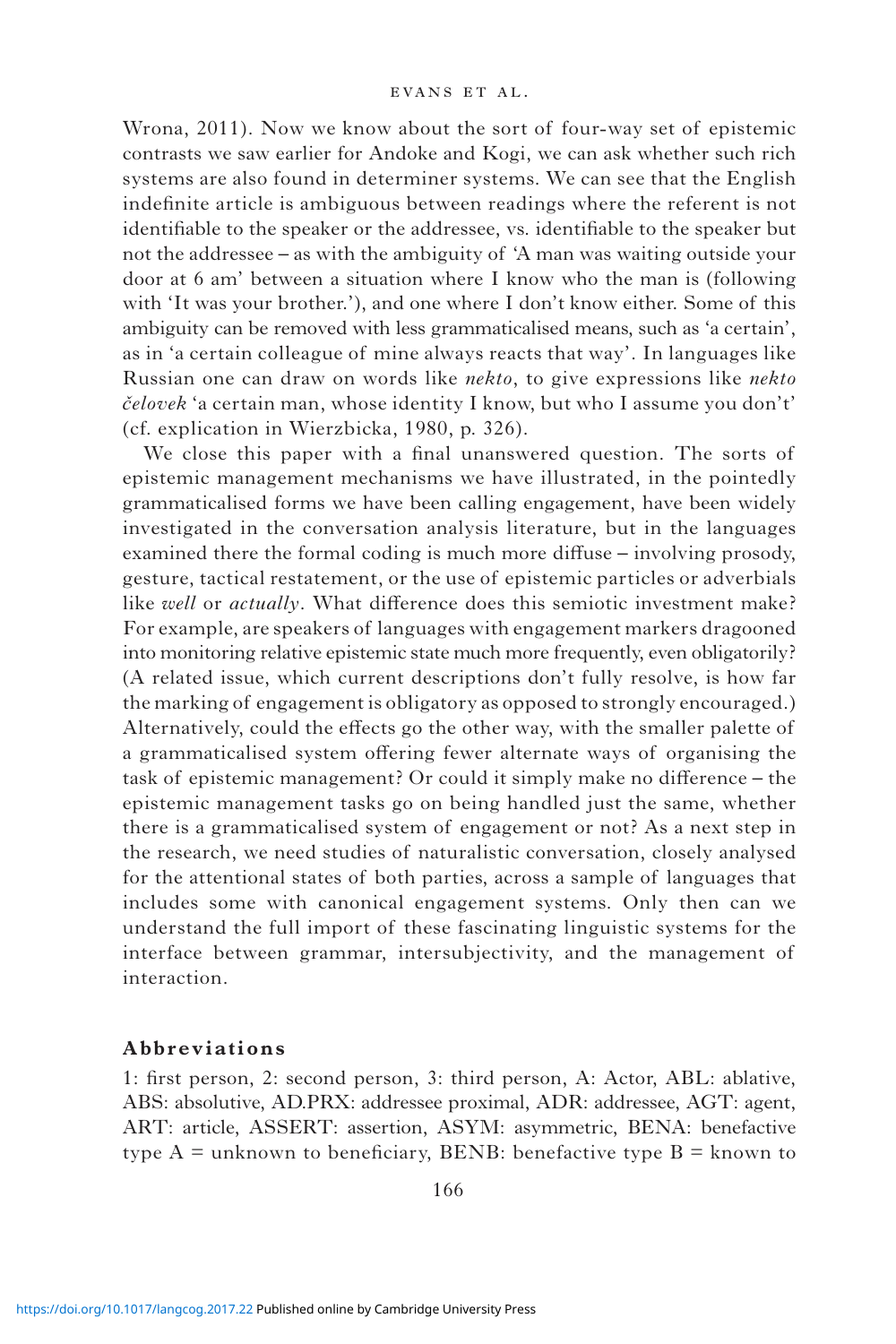beneficiary, COMM: commitment, CONT: continuative, DAT: dative, DEF: definitive, DEM: demonstrative, DIR: directional, ENCL: enclosure, ERG: ergative, EXC: exclusive, EXP: expected knowledge, FOC: focus, FP: far past, FUT: future, GEN: genitive, HAB: habitual, IMP: imperative, IMPF: imperfective, INC: inclusive, IND: independent, INT: interrogative, INTJ: interjection, INTS: intensifier, INTSUBJ: intersubjective, IPF: imperfective, KTS, known to speaker, LOC: locative, MAL: malefactive, MIR: mirative, NAR: negative for addressee, NEG: negative, NMZ: nominaliser, O: object, OBJ: object, PERF: perfective, PFV: perfective, PHSL: phasal (roughly: 'after'), PL: plural, POSS: possessor, POT: potential, POT.OBS, potential observation, PRES: present, PROG: progressive, PROX: proximal/ proximate, PSN: personal name; PST: past, PTCP: participial, PTCY, participatory evidential, Q: question, RECIPI: recipient, REK: reported evidence known, REM: remote, REU: reported evidence previously unknown, RLZ: realization, S: intransitive subject, SBJ: subject, SG: singular, SPKR: speaker, SP.PRX: speaker proximal, SSA: seen by speaker and addressee, SUB: subjunctive, SUBJ: subjective, SYM: symmetric, UNM: unmarked.

#### **REFERENCES**

- Aikhenvald, A. Y. (2004). *Evidentiality*. Oxford: Oxford University Press.
- Aikhenvald, A. Y. (2015). Evidentials: their links with other grammatical categories. *Linguistic Typology*, **19**(2), 239–277.
- Benveniste, E. (1966). *Problèmes de linguistíque générale* (Vol. 1). Paris: Gallimard.
- Bergqvist, H. (2008). *Temporal reference in Lakandon Maya: speaker and event perspectives*. Unpublished doctoral dissertation, University of London.
- Bergqvist, H. (2011). Complex perspectives in Arwako languages: comparing epistemic marking in Kogi and Ika. In P. K. Austin, O. Bond, D. Nathan, & L. Marten (Eds.), *Proceedings of conference on language documentation & linguistic theory 3* (pp. 49–57). London: SOAS.
- Bergqvist, H. (2016). Complex epistemic perspective in Kogi (Arwako). *International Journal of American Linguistics*, **82**(1), 1–34.
- Bergqvist, H. (in press). Time and commitment: the grammaticalization of uúch in Lakandon Maya. In V. Vapnarsky & F. de-Pierrebourg (Eds.), Special Issue: Mesures et Textures du Temps chez les Mayas: le dit, l'écrit et le vécu, *Journal de la Société des Américanistes*.
- Bergqvist, H., & Kittilä, S. (Eds). (2017). Person and knowledge: introduction. *Open Linguistics*, **3**, 18–30.
- Boas, F., & Deloria, E. (1941). *Dakota grammar* (Memoirs of the National Academy of Sciences 23). Washington: US Government Printing Office.
- Bosse, S., Bruening, B., & Masahiro, Y. (2012). Affected experiencers. *Natural Language & Linguistic Theory*, **30**(4), 1185–1230.
- Brown, D., Chumakina, M., & Corbett, G. (Eds.) (2013). *Canonical morphology and syntax.* Oxford: Oxford University Press.
- Brugman, C. M., & Macaulay, M. (2015). Characterizing evidentiality. *Linguistic Typology*, **19**(2), 201–237.
- Chafe, W., & Nichols, J. (1986). *Evidentiality: the linguistic coding of epistemology*. Norwood, NJ: Ablex.
- Cinque, G. (1991). *Teoria linguistica e sintassi italiana*. Bologna: Mulino.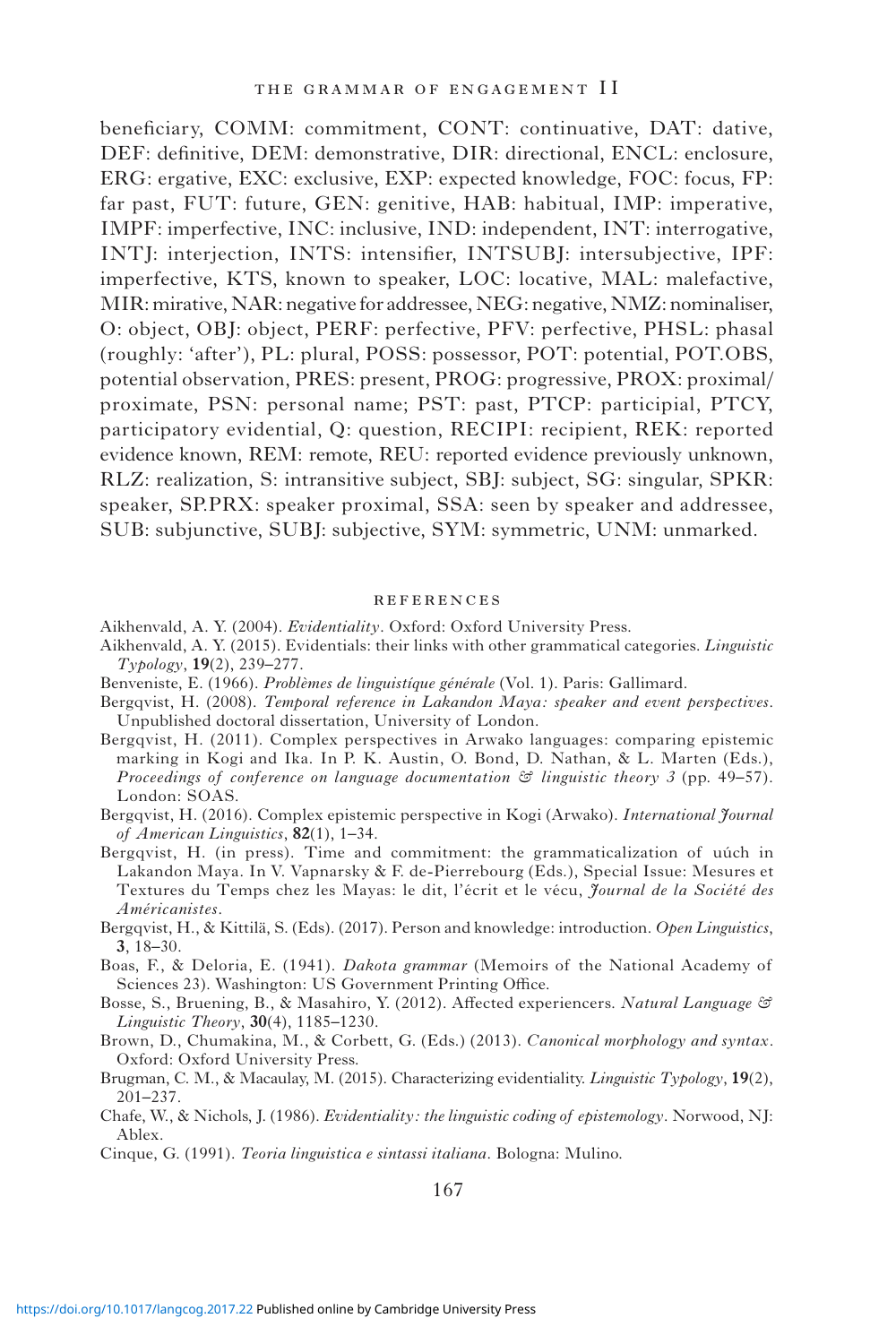- Clark, H., & Marshall, C. R. (1981). Definite reference and mutual knowledge. In A. K. Joshi, B. L. Webber, & I. A. Sag (Eds.), *Elements of discourse understanding* (pp. 10–63). Cambridge: Cambridge University Press.
- Du Bois, J. (2007). The stance triangle. In R. Englebretson (Ed.), *Stancetaking in discourse* (pp. 139–182). Amsterdam: Benjamins.
- Enfield, N., Brown, P., & de Ruiter, J. (2013). Epistemic dimensions of polar questions: sentence final particles in comparative perspective. In J. P. de Ruiter (Ed.), *Questions: formal, functional and interactional perspectives* (pp. 193–221). New York: Cambridge University Press.
- Epps, P. (2009). Escape from the noun phrase: from relative clause to converb and beyond in an Amazonian language. *Diachronica*, **26**(3): 87–318.
- Epstein, R. (1997). Viewpoint and the definite article. In A. E. Goldberg (Ed.), *Conceptual structure, discourse and language* (pp. 99–112). Stanford: CSLI.
- Fleck, D. (2007). Evidentiality and double tense in Matses. *Language*, **83**(3), 589–614.
- Foolen, A. (2003). Niederländisch *toch* und Deutsch *doch*: gleich oder doch nicht ganz. *Linguistik online 13*, 1/03:85-101 <[http://www.linguistik-online.de/13\\_01/foolen.html](http://www.linguistik-online.de/13_01/foolen.html)>.
- Gipper, S. (2011). *Evidentiality and intersubjectivity in Yurakaré: an interactional account*. Unpublished doctoral dissertation, Radboud Universiteit, Nijmegen.
- Gipper, S. (2015). (Inter)subjectivity in interaction: investigating (inter)subjective meanings in Yurakaré conversational data. *Sprachtypologie und Universalienforschung (STUF)*, **68**(2), 211–232.
- Gossner, J. (1994). *Aspects of Edolo grammar*. Retrieved from UMI Dissertation services, Ann Arbor, MI: University Microfilms.
- Gutiérrez, A., & Matthewson, L. (2012). Evidential determiners: best (sensory) evidence. In E. Bogal-Allbritten (Ed.), *Proceedings of the sixth meeting on the semantics of underrepresented languages in the Americas and SULA-Bar* (pp. 63–79). Amherst, MA: GLSA.
- Hanks, W. (1990). *Referential practice, language and lived space among the Maya*. Chicago: University of Chicago Press.
- Hardman, M. (1986). Data-source marking in the Jaqi languages. In W. Chafe & J. Nichols (Eds.), *Evidentiality: the linguistic coding of epistemology* (pp. 113–136). Norwood, NJ: Ablex.
- Hawkins, J. (1978). *Definiteness and indefiniteness: a study in reference and grammaticality prediction*. London: Croom Helm.
- Hayano, K. (2011). Claiming epistemic primacy: yo-marked assessments in Japanese. In T. Stivers, L. Mondada, & J. Steensig (Eds.), *The morality of knowledge in conversation* (pp. 58–81). Cambridge: Cambridge University Press.
- Hayano, K. (2012). *Territories of knowledge in Japanese interaction*. Unpublished doctoral dissertation, Radboud University.
- Hengeveld, K., & Olbertz, H. (2012). Didn't you know? Mirativity does exist! *Linguistic Typology*, **16**, 487–503.
- Hintz, D. J., & Hintz, D. M. (2017). The evidential category of mutual knowledge in Quechua. *Lingua*, **186/187**, 88–109.
- Hyslop, G. (2014). On the category of speaker expectation of interlocutor knowledge in Kurtöp. *Berkeley Linguistics Society (BLS)* **40**, 201–214.
- Jacques, G., & Lahaussois, A. (2014). The auditory demonstrative in Khaling. *Studies in Language*, **38**(2), 393–404.
- Kamio, A. (1997). *Territory of information* (Pragmatics and beyond new series 48). Amsterdam: Benjamins.
- Kratochvil, F. (2011a). *Demonstratives as markers of stance: evidence from Abui*. Unpublished manuscript.
- Kratochvil, F. (2011b). Discourse-structuring functions of Abui demonstratives. In F. H. Yap, K. Grunow-Hårsta, & J. Wrona (Eds.), *Nominalization in Asian languages: diachronic and typological perspectives* (pp. 757–788). Amsterdam: Benjamins.
- Kroeker, M. (2001). A descriptive grammar of Nambikuara. *International Journal of American Linguistics*, **67**(1), 1–87.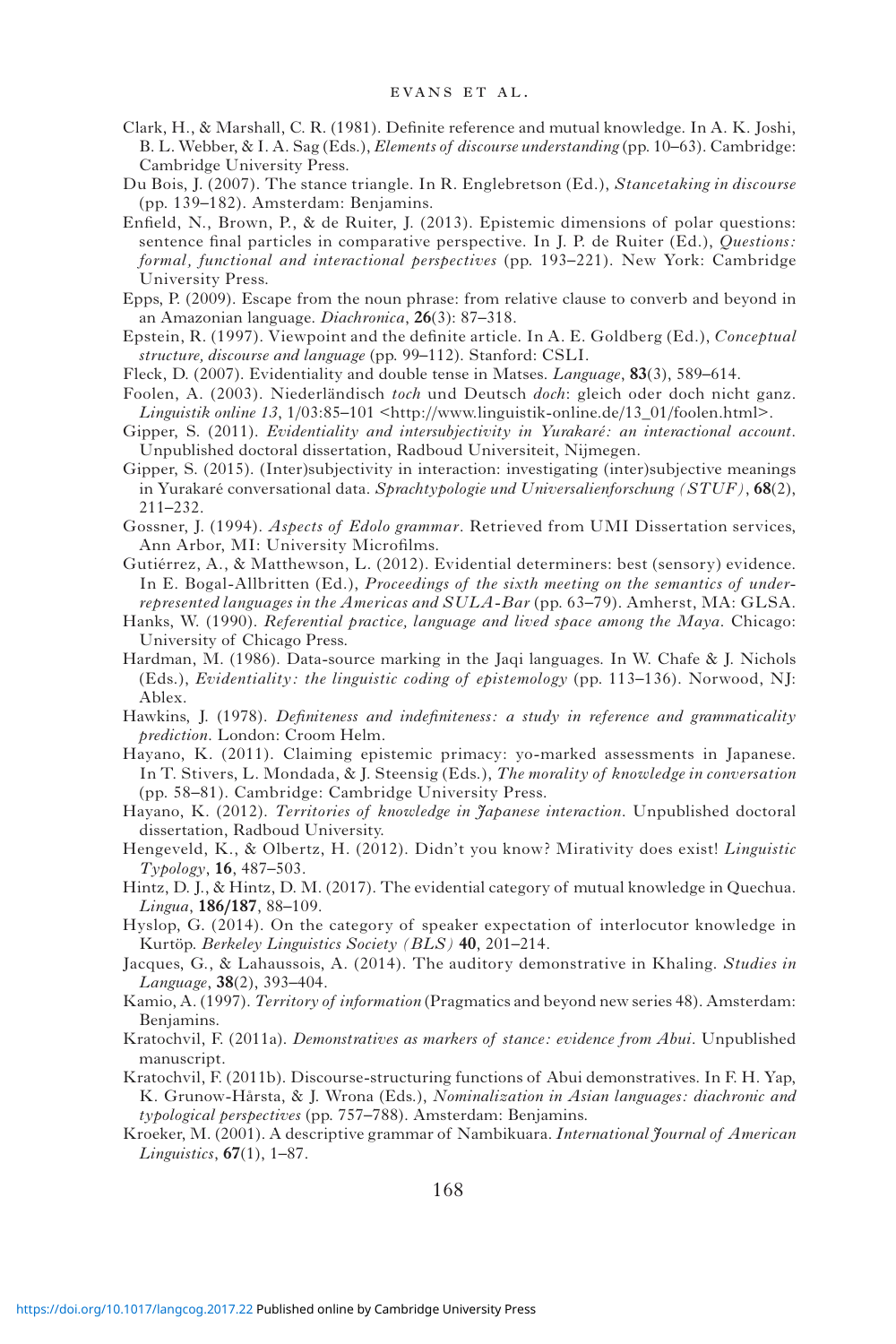- Landaburu, J. (2007). La modalisation du savoir en langue andoke (Amazonie colombienne). In Z. Guentchéva & J. Landaburu (Eds.), *L'énonciation médiatisée II: Le traitement épistémologique de l'information; Illustrations amérindiennes et caucasiennes* (pp. 23–47). Leuven: Peeters.
- Leiss, E. (2012). Epistemicity, evidentiality, and theory of mind (ToM). In W. Abraham & E. Leiss (Eds.), *Modality and theory of mind elements across languages* (pp. 39–66). Berlin: Mouton de Gruyter.
- Lowe, I. (1999). Nambiquara. In R. Dixon & A. Aikhenvald (Eds.), *Amazonian languages* (pp. 268–291). Cambridge: Cambridge University Press.
- Madden, B. (n.d.). [c. 1960]. *An introduction to Mendi grammar*. Unpublished manuscript.
- Manning, H. P. (2001). On social deixis. *Anthropological Linguistics*, **43**(1), 54–100.
- Matthews, S., & Yip, V. (2011). *Cantonese: a comprehensive grammar*. London: Routledge.
- McCawley, J. D. (1981). Notes on the English perfect. *Australian Journal of Linguistics*, **1**, 81–90.
- McCoard, R. W. (1978). *The English perfect:tTense-choice and pragmatic inferences*. Amsterdam: North-Holland.
- Mexas, H. (2016). *Mirativity as realization marking: a cross-linguistic study*. Unpublished Master's thesis, University of Leiden.
- Olsson, B. (2016). *The Marind absconditive: attention alignment and knowledge asymmetries in a language of south New Guinea*. Paper presented at the 8th Austronesian and Papuan Languages and Linguistics conference, May 2016, SOAS, University of London.
- Palmer, F. R. (2001). *Mood and modality*, 2nd ed. Cambridge: Cambridge University Press.
- Reithofer, H. (2011). Skywalkers and cannibals: chanted tales in the Angal (Mendi) language area. In A. Rumsey & D. Niles (Eds.), *Sung tales from the Papua New Guinea Highlands: studies in form, meaning and sociocultural context* (pp. 207–245). Canberra: ANU EPress.
- Rule, W. (1977). *A comparative study of the Foe, Huli and Pole languages of Papua New Guinea*. Sydney: Oceania Linguistic Monographs, University of Sydney.
- San Roque, L. (2008). *An introduction to Duna grammar*. Unpublished doctoral dissertation, Australian National University.
- San Roque, L. (2015). Using you to get to me: addressee perspective and speaker stance in Duna evidential marking. *Sprachtypologie und Universalienforschung (STUF)*, **68**(2), 187–210.
- San Roque, L., Floyd, S., & Norcliffe, E. (2017). Evidentiality and interrogativity. *Lingua*, **186/187**, 120–143.
- San Roque, L., & Loughnane, R. (2012a). The New Guinea Highlands evidentiality area. *Linguistic Typology*, **16**, 111–167.
- San Roque, L., & Loughnane, R. (2012b). Inheritance, contact and change in the New Guinea Highlands evidentiality area. *Language and Linguistics in Melanesia: Special Issue 2012, Part II*, 397–427.
- Saxena, A. (2000). Evidentiality in Kinnauri. In L. Johanson & B. Utas (Eds.), *Evidentials in Turkic, Iranian and neighboring languages* (Empirical Approaches to Language Typology) (pp. 471–482). Berlin: Mouton de Gruyter.
- Schapper, A., & San Roque, L. (2011). Demonstratives and non-embedded nominalisations in three Papuan languages of the Timor-Alor-Pantar family. *Studies in Language*, **35**, 380–408.
- Schultze-Berndt, E. (2017). Shared vs. primary epistemic authority in Jaminjung/Ngaliwurru. *Open Linguistics*, **3**, 178–218.
- Schwenter, S. (1996). The pragmatics of independent *si*-clauses in Spanish. *Hispanic Linguistics*, **8**(2), 316–351.
- Sekiguchi, T. (1977 [1939]). Was heißt *doch?* In H. Weydt (Ed.), *Aspekte der Modalpartikeln* (pp. 3–9). Tübingen: Niemeyer. (Originally published 1939.)
- Sillitoe, P. (2010). Trust in development: some implications of knowing in indigenous knowledge. *Journal of the Royal Anthropological Institute* (N.S.), **16**, 12–30.
- Simon-Vandenbergen, A.-M., & Aijmer, K. (2007). *The semantic field of modal certainty: a corpus-based study of English adverbs*. Berlin: Mouton de Gruyter.